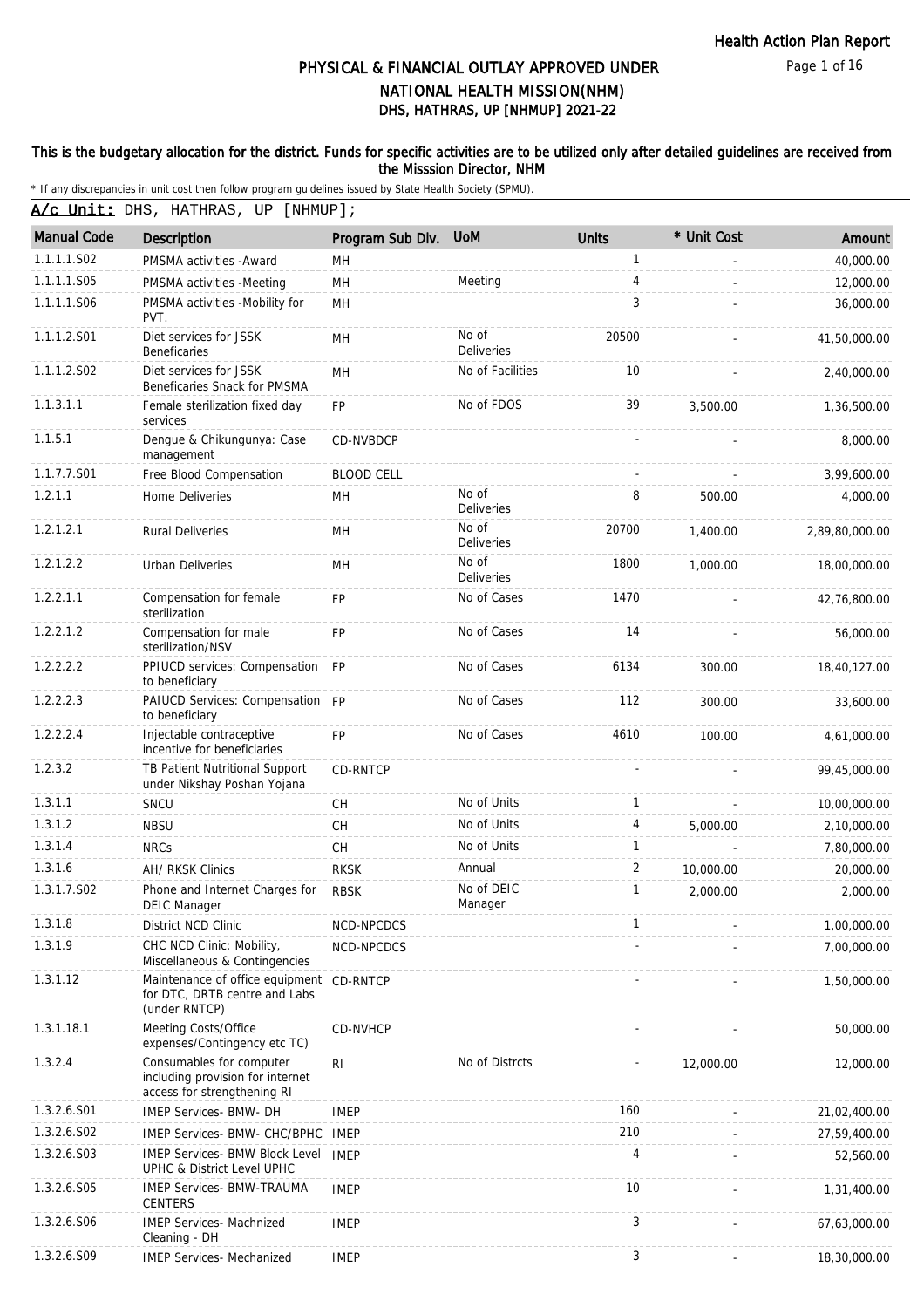### This is the budgetary allocation for the district. Funds for specific activities are to be utilized only after detailed guidelines are received from the Misssion Director, NHM

| <b>Manual Code</b> | Description                                                                                                                                                                                                  | Program Sub Div. | <b>UoM</b>                 | <b>Units</b> | * Unit Cost | Amount         |
|--------------------|--------------------------------------------------------------------------------------------------------------------------------------------------------------------------------------------------------------|------------------|----------------------------|--------------|-------------|----------------|
|                    | Laundry- District Level Hospital                                                                                                                                                                             |                  |                            |              |             |                |
| 1.3.2.6.S10        | IMEP Services- Cleaning -<br>CHC/BPHC                                                                                                                                                                        | <b>IMEP</b>      | per bed per<br>month       | 210          | 548.35      | 13,81,842.00   |
| 1.3.2.6.S12        | IMEP Services-Cleaning -<br><b>TRAUMA CENTERS</b>                                                                                                                                                            | <b>IMEP</b>      | per bed per<br>month       | 10           | 548.35      | 65,802.00      |
| 2.2.1              | POL for Family Planning/ Others                                                                                                                                                                              | FP               | No of FDOS                 | 39           | 1,000.00    | 39,000.00      |
| 2.2.2              | Mobility & Communication<br>support for AH counsellors &<br><b>RKSK Coordinators</b>                                                                                                                         | <b>RKSK</b>      |                            | 2            |             | 28,800.00      |
| 2.2.3              | Mobility support for RBSK Mobile RBSK<br>health team                                                                                                                                                         |                  | No of Vehicle              | 14           | 33,000.00   | 55,44,000.00   |
| 2.2.4              | Support for RBSK: CUG<br>connection per team and rental                                                                                                                                                      | <b>RBSK</b>      | No of Team                 | 14           | 200.00      | 33,600.00      |
| 2.2.11             | Any Other                                                                                                                                                                                                    |                  |                            |              |             | 27,000.00      |
| 2.3.1.1.2          | Monthly Village Health and<br><b>Nutrition Days</b>                                                                                                                                                          | RI.              | No of Session              | 10810        | 100.00      | 10,81,000.00   |
| 2.3.1.10           | Mobility support for mobile<br>health team/ TA/DA to<br>vaccinators                                                                                                                                          | RI               | No of Vehicle              | 2            | 3,96,000.00 | 7,92,000.00    |
| 2.3.1.11           | Outreach for demand<br>generation, testing and<br>treatment of Viral Hepatitis<br>through Mobile Medical<br>Units/NGOs/CBOs/etc                                                                              | CD-NVHCP         |                            |              |             | 20,000.00      |
| 2.3.2.3            | DMHP: Targeted interventions at NCD-NMHP<br>community level Activities &<br>interventions targeted at<br>schools, colleges, workplaces,<br>out of school adolescents, urban<br>slums and suicide prevention. |                  |                            | $\mathbf{1}$ |             | 6,00,000.00    |
| 2.3.3.2            | Screening and free spectacles to NCD-NPCB<br>school children                                                                                                                                                 |                  | No of Cases                |              |             | 5,49,150.00    |
| 2.3.3.3            | Screening and free spectacles<br>for near work to Old Person                                                                                                                                                 | NCD-NPCB         | No of Cases                |              |             | 2,74,575.00    |
| 2.3.3.4.1          | Coverage of Public School and<br>Private school                                                                                                                                                              | NCD-NTCP         |                            | $\mathbf{1}$ |             | 4,99,660.00    |
| 2.3.3.4.5          | Sensitization campaign for<br>college students                                                                                                                                                               | NCD-NTCP         |                            | $\mathbf{1}$ |             | 2,00,000.00    |
| 3.1.1.3.2.S01      | ASHA/AWW/Volunteer Incentive<br>for detection of leprosy                                                                                                                                                     | CD-NLEP          |                            |              |             | 8,000.00       |
| 3.1.1.3.2.S02      | <b>ASHA Incentive for PB</b><br>(Treatment completion)                                                                                                                                                       | CD-NLEP          |                            |              |             | 8,000.00       |
| 3.1.1.3.2.S03      | ASHA Incentive for MB<br>(Treatment completion)                                                                                                                                                              | CD-NLEP          |                            |              |             | 7,680.00       |
| 3.1.1.3.3          | Any Other ASHS Incentives<br>(ASHA Involvement under NLEP<br>- Sensitisation)                                                                                                                                | CD-NLEP          |                            |              |             | 24,600.00      |
| 3.1.1.3.A.S01      | ASHA Incentive/ Honorarium for<br>Malaria and LLIN Distribution                                                                                                                                              | CD-NVBDCP        |                            |              |             | 2,25,000.00    |
| 3.1.1.3.A.S02      | ASHA Incentive for Dengue and<br>Chikungunya                                                                                                                                                                 | CD-NVBDCP        |                            |              |             | 12,58,000.00   |
| 3.1.1.4.A.1.S01    | ASHA Incentive Filling of CBAC<br>forms and familly folder of<br>patients with confirm NCD cases                                                                                                             | <b>CP</b>        | No. of<br>Beneficiaries    |              | 10.00       | 23,26,560.00   |
| 3.1.1.1.4.S09.A    | ASHA incentive for HRP<br>identification and follow up                                                                                                                                                       | MН               | No of HRP                  | 1600         | 300.00      | 4,80,000.00    |
| 3.1.1.1.1.S01      | JSY Incentive to ASHA                                                                                                                                                                                        | MH               | No of<br><b>Deliveries</b> | 18900        |             | 1,13,40,000.00 |
| 3.1.1.1.1.S03      | National Iron Plus Incentive for<br>mobilizing children and/or<br>ensuring compliance and<br>reporting (6-59 months)                                                                                         | <b>CH</b>        | No of ASHA                 | 1253         | 50.00       | 3,75,900.00    |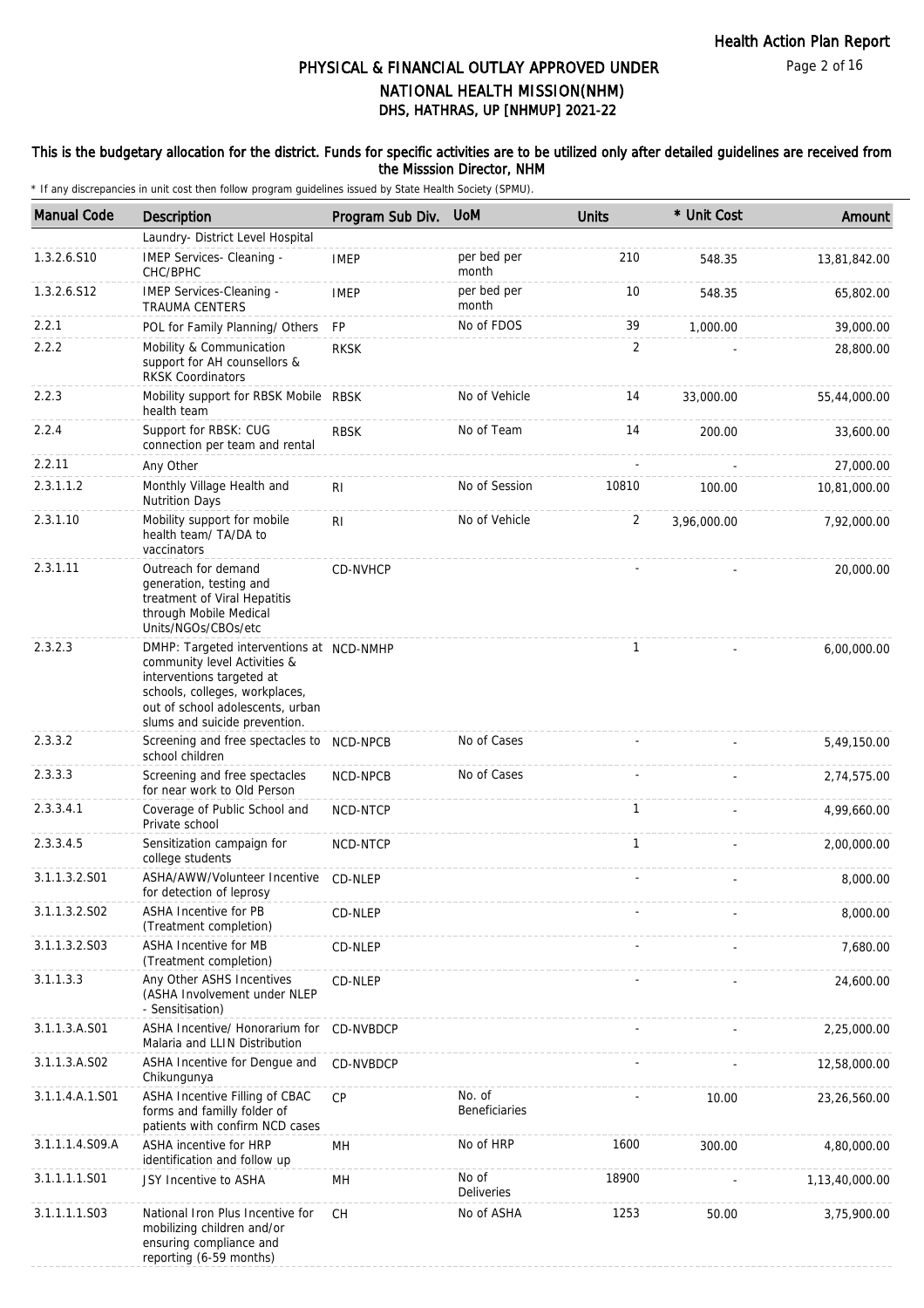### This is the budgetary allocation for the district. Funds for specific activities are to be utilized only after detailed guidelines are received from the Misssion Director, NHM

| <b>Manual Code</b>      | Description                                                                                                      | Program Sub Div. | <b>UoM</b>                               | <b>Units</b> | * Unit Cost | Amount            |
|-------------------------|------------------------------------------------------------------------------------------------------------------|------------------|------------------------------------------|--------------|-------------|-------------------|
| 3.1.1.1.2.S01           | ASHA incentive under MAA<br>programme @ Rs 100 per ASHA<br>for quarterly mother's meeting                        | <b>CH</b>        | No of ASHA                               | 1253         | 100.00      | 5,01,200.00       |
| 3.1.1.1.2.S02           | Incentive for Home Based<br>Newborn Care programme                                                               | <b>CH</b>        | No. of Child                             | 30350        | 250.00      | 75,87,500.00      |
| 3.1.1.1.2.S04           | Incentive for referral of SAM<br>cases to NRC and for follow up<br>of discharge SAM children from<br><b>NRCs</b> | <b>CH</b>        | No.of SAM<br>Child referal &<br>followup | 1            | 150.00      | 28,800.00         |
| 3.1.1.1.2.S05           | Incentive for National<br>Deworming Day for mobilising<br>out of school children                                 | <b>RKSK</b>      | ASHA                                     | 2634         | 100.00      | 2,63,400.00       |
| 3.1.1.1.2.S06           | Incentive for IDCF for<br>prophylactic distribution of ORS<br>to family with under-five<br>children.             | <b>CH</b>        | No of ASHA                               | 1253         | 100.00      | 1,25,300.00       |
| 3.1.1.1.2.S07           | Incentive to ASHA for Quaterly<br>Visit Under HBYC                                                               | СH               | No of Children                           | 8208         | 50.00       | 20,52,000.00      |
| 3.1.1.1.3.S01           | ASHA Incentive under<br>Immunzation                                                                              | R <sub>l</sub>   | No of Children                           | 37178        | 225.00      | 83,64,960.00      |
| 3.1.1.1.4.S08           | ASHA incentive for injectable<br>contraceptive (Antara)                                                          | FP.              | No of Cases                              | 2450         | 100.00      | 2,45,000.00       |
| 3.1.1.1.4.S09.B         | Reimbursement of travel<br>expenses for accompanying a<br>women to facility for medical<br>abortion              | <b>FP</b>        | No of Cases                              | 40           | 225.00      | 9,000.00          |
| 3.1.1.1.4.S09.C         | Reimbursement of travel<br>expenses for accompanying a<br>women to facility for surgical<br>abortion (MVA/EVA)   | <b>FP</b>        | No of Cases                              | 40           | 150.00      | 6,000.00          |
| 3.1.1.1.4.S01           | ASHA Incentives under Saas<br>Bahu Sammellan                                                                     | <b>FP</b>        | No of Events                             | 1016         | 100.00      | 1,01,600.00       |
| 3.1.1.1.4.S02           | ASHA Incentives under Nayi Pehl FP<br>Kit                                                                        |                  | No of Kits                               | 5012         | 100.00      | 5,01,200.00       |
| 3.1.1.1.4.S04           | ASHA PPIUCD incentive for<br>accompanying the client for<br>PPIUCD insertion                                     | FP               | No of Cases                              | 7995         | 150.00      | 11,99,177.00      |
| 3.1.1.1.4.S05           | ASHA PAIUCD incentive for<br>accompanying the client for<br><b>PAIUCD</b> insertion                              | <b>FP</b>        | No. of cases                             | 112          | 150.00      | 16,800.00         |
| 3.1.1.1.4.S06.A         | ASHA incentive under ESB<br>scheme for promoting spacing of<br>births between 02 children                        | FP               | No. of cases                             | 1292         | 500.00      | 6,46,000.00       |
| 3.1.1.1.4.S06.B         | ASHA incentive under ESB<br>scheme for promoting spacing of<br>02 years after marriage                           | FP               | No. of cases                             | 1098         |             | 5,49,000.00       |
| 3.1.1.1.4.S07           | ASHA incentive under ESB<br>scheme for promoting Adoption<br>of Limiting Method upto Two<br>Children             | FP               | No of Cases                              | 237          | 1,000.00    | 2,37,000.00       |
| 3.1.1.5                 | ASHA incentives for routine<br>activities                                                                        | CP               | No. of Rural &<br>Rurban ASHA            |              | 2,000.00    | 3, 13, 20, 000.00 |
| 3.1.1.6.S01             | Incentive to ASHA Facilitator for<br>CBAC, HRP and SAM Tracking                                                  | CP               | No of AF                                 |              | 1,700.00    | 12,24,000.00      |
| 3.1.1.6.SO <sub>2</sub> | Incentive to ASHA for Health<br>Promotion Day                                                                    | <b>CP</b>        | No. of Rural &<br>Rurban ASHA            |              | 200.00      | 31,32,000.00      |
| 3.1.1.6.S03             | Incentive to ASHA under PMMVY                                                                                    | CP               | No. of<br>Beneficiaries                  |              | 100.00      | 9,46,400.00       |
| 3.1.1.6.S04             | ASHA Beema- Pradhan Mantri<br>Jeevan Jyoti & Suraksh Bima<br>Yojna                                               | <b>CP</b>        |                                          |              |             | 4,67,202.00       |
| 3.1.3.1.1.S01           | Asha/ Asha Sangni Uniform                                                                                        | <b>CP</b>        | No. of<br>Rural, Rurban<br>ASHA & AF     |              | 600.00      | 8,47,200.00       |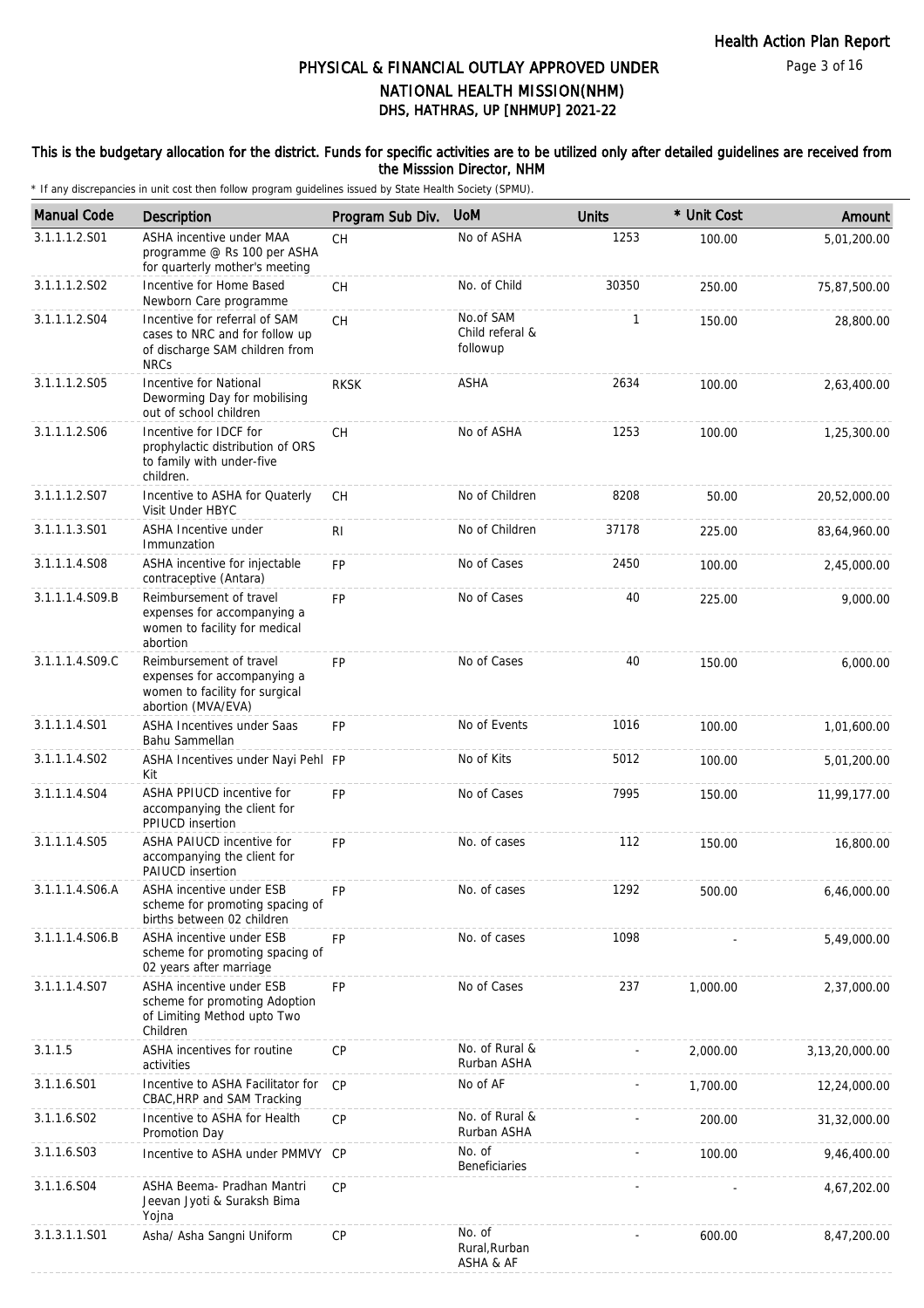### This is the budgetary allocation for the district. Funds for specific activities are to be utilized only after detailed guidelines are received from the Misssion Director, NHM

| <b>Manual Code</b> | Description                                                                                                                       | Program Sub Div.  | <b>UoM</b>                             | <b>Units</b>   | * Unit Cost | Amount       |
|--------------------|-----------------------------------------------------------------------------------------------------------------------------------|-------------------|----------------------------------------|----------------|-------------|--------------|
| 3.1.3.1.1.S02      | Asha/ Asha Sangni Umbrella                                                                                                        | CP                | No. of<br>Rural.Rurban<br>ASHA & AF    |                | 200.00      | 2,82,400.00  |
| 3.1.3.1.3          | Awards to ASHA's/Link workers                                                                                                     | <b>CP</b>         | No. of<br>Rural, Urban<br>,Rurban ASHA |                | 300.00      | 4,29,800.00  |
| 3.1.3.1.6          | Supervision costs by ASHA<br>facilitators (Shangni) (12<br>months)                                                                | <b>CP</b>         | No of AF                               |                | 7,200.00    | 51,84,000.00 |
| 3.1.1.1.3.S02.A    | Mobilization of children through<br>ASHA or other mobilizers                                                                      | R <sub>l</sub>    | No of Session                          | 15970          | 150.00      | 23,95,500.00 |
| 3.1.3.5.S01        | Incentive for other link workers<br>for Prepration of Due List of<br>Childrens to be immunized                                    | RI.               | No of Session                          | 1608           | 100.00      | 1,60,800.00  |
| 3.1.2.10.S03       | Incentive to ASHA Cluster<br>Meeting                                                                                              | CP                |                                        |                |             | 9,97,600.00  |
| 3.1.2.1.S01        | <b>Induction Training</b>                                                                                                         | <b>CP</b>         | No of Batch                            |                | 1,28,000.00 | 2,56,000.00  |
| 3.2.3.1.1          | <b>Treatment Supporter</b><br>Honorarium (Rs 1000)                                                                                | CD-RNTCP          |                                        |                |             | 18,00,000.00 |
| 3.2.3.1.2          | <b>Treatment Supporter</b><br>Honorarium (Rs 5000)                                                                                | CD-RNTCP          |                                        |                |             | 2,65,500.00  |
| 3.2.3.1.3          | Incentive for informant (Rs 500)                                                                                                  | CD-RNTCP          |                                        |                |             | 3,47,400.00  |
| 3.2.3.1.4.S01      | State/District TB Forums                                                                                                          | CD-RNTCP          |                                        |                |             | 5,000.00     |
| 3.2.3.1.4.S02      | <b>Community Engagement</b><br>activities /Incentive for<br>community<br>volunteers/supervisors /LT etc<br>undertaking ACF        | CD-RNTCP          |                                        |                |             | 12,25,000.00 |
| 3.2.1.1.S02        | Other activities under Mission<br>Parivar Vikas: Demand<br>Generation (Saas Bahu<br>Sammellan)                                    | <b>FP</b>         | No of Events                           | 1016           | 1,500.00    | 15,24,000.00 |
| 3.3.3.2            | Training of PRI's<br>representatives/ Police<br>personnel/ Teachers/ Transport<br>personnel/ NGO personnel/<br>other stakeholders | <b>NCD-NTCP</b>   |                                        | $\mathbf{1}$   |             | 30,000.00    |
| 3.3.3.3            | Training of PRI under National<br>Program for Climate Change and<br>Human Health (NPCCHH)                                         | NCD-NPCCHH        |                                        | $\mathbf{1}$   |             | 70,000.00    |
| 3.3.4.S01          | AAA Platform                                                                                                                      | CP                | No. of Rural &<br>Rurban ASHA          |                | 75.00       | 22,52,700.00 |
| 4.1.1              | <b>District Hospitals</b>                                                                                                         | CP                | No. of DH                              | 3              | 5,00,000.00 | 15,00,000.00 |
| 4.1.3              | <b>Community Health Centers</b>                                                                                                   | CP                | No of CHC                              | $\overline{7}$ | 2,50,000.00 | 17,50,000.00 |
| 4.1.4              | Primary Health Centers                                                                                                            | CP                | No of PHC                              | 25             | 87,500.00   | 21,87,500.00 |
| 4.1.5              | Sub Centers                                                                                                                       | CP                | No. of Sub<br>Centre                   |                | 10,000.00   | 19,40,000.00 |
| 4.1.6              | Village Health Sanitation &<br><b>Nutrition Committee</b>                                                                         | CP                | No. of VHSNC                           |                | 10,000.00   | 57,40,000.00 |
| 4.1.7.S01          | H&WC Additional Untied Grant-<br><b>SC</b>                                                                                        | CP                | No. of HWC-<br><b>SC</b>               |                | 30,000.00   | 30,60,000.00 |
| 4.1.7.S02          | H&WC Additional Untied Grant-<br>PHC                                                                                              | <b>CP</b>         | No. of HWC-<br>PHC                     |                | 50,000.00   | 11,00,000.00 |
| 5.1.1.2.8          | Infrastructure strengthening of<br>SC to H&WC                                                                                     | <b>CP</b>         | No. of HWC-<br><b>SC</b>               |                | 7,00,000.00 | 10,00,000.00 |
| 5.1.1.2.9          | Infrastructure strengthening of<br>PHC to H&WC                                                                                    | CP                | No. of HWC-<br>PHC                     |                | 2,74,000.00 | 13,70,000.00 |
| 5.1.2              | Sub Centre Rent and<br>Contingencies                                                                                              | CP                |                                        |                |             | 22,14,000.00 |
| 5.3.3              | Blood bank/ Blood storage/ Day<br>care centre for                                                                                 | <b>BLOOD CELL</b> | Lumpsump                               |                |             | 50,000.00    |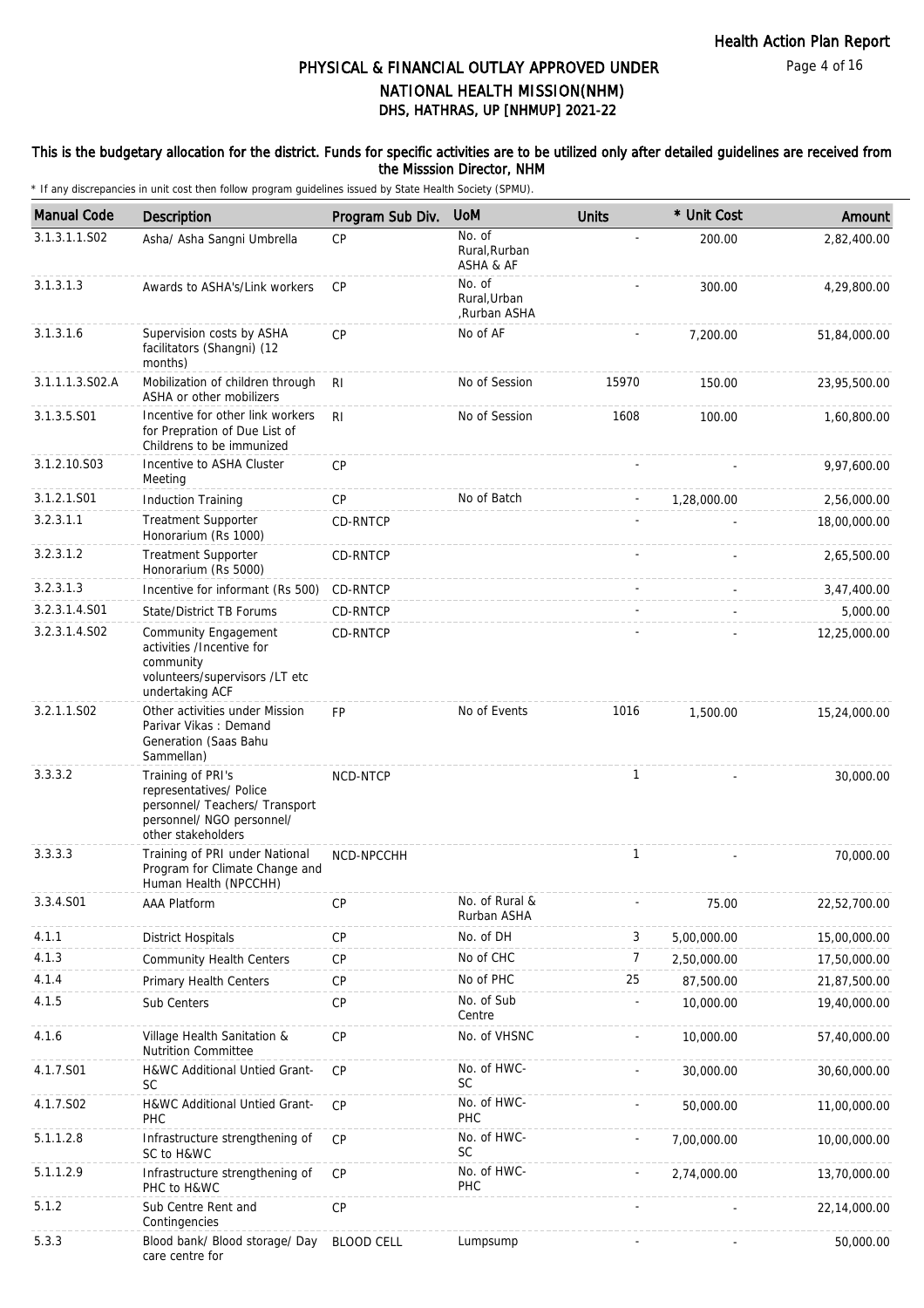### This is the budgetary allocation for the district. Funds for specific activities are to be utilized only after detailed guidelines are received from the Misssion Director, NHM

| <b>Manual Code</b> | Description                                                               | Program Sub Div.  | <b>UoM</b>                        | <b>Units</b> | * Unit Cost | Amount         |
|--------------------|---------------------------------------------------------------------------|-------------------|-----------------------------------|--------------|-------------|----------------|
|                    | hemoglobinopathies                                                        |                   |                                   |              |             |                |
| 5.3.9              | Safety Pits                                                               | RI                | No of piece                       | 8            | 6,000.00    | 48,000.00      |
| 5.3.14             | Civil Works under RNTCP                                                   | CD-RNTCP          |                                   | $\sim$       |             | 80,000.00      |
| 6.1.1.1.5          | Any other Equipment<br>(Instrument and Equipment for<br>HWC)              | MH                | List of<br>Different<br>Equipment | 4            |             | 8,00,000.00    |
| 6.1.1.3.3          | Minilap kits                                                              | FP                | No of Kits                        | 10           | 3,000.00    | 30,000.00      |
| 6.1.1.3.5          | PPIUCD forceps                                                            | FP                | No of Kelly<br>forcep             | 50           | 600.00      | 30,000.00      |
| 6.1.1.5.1          | Equipment for Mobile health<br>teams                                      | <b>RBSK</b>       | No of Team                        | $\mathbf{1}$ | 15,000.00   | 15,000.00      |
| 6.1.5.1.1          | Grant-in-aid for Vision Centre<br>(PHC) (Govt.)                           | NCD-NPCB          |                                   |              |             | 1,00,000.00    |
| 6.1.1.21.1         | Recurring GIA: Machinery &<br>Equipment for DH                            | NCD-NPHCE         |                                   | 1            |             | 1,50,000.00    |
| 6.1.2.6.F1.S03     | IT Recurring Expenses for PHC                                             | <b>CP</b>         |                                   |              |             | 85,000.00      |
| 6.1.2.6.F1.S04     | Laptop for HWC-PHC                                                        | <b>CP</b>         |                                   |              |             | 3,25,000.00    |
| 6.1.4.3.1          | <b>MCR</b>                                                                | CD-NLEP           |                                   |              |             | 8,000.00       |
| 6.1.4.3.2          | Aids/Appliance                                                            | CD-NLEP           |                                   |              |             | 17,000.00      |
| 6.1.4.3.3          | Equipment                                                                 | CD-NLEP           |                                   |              |             | 5,000.00       |
| 6.1.6.1            | Repairs of Laparoscopes                                                   |                   | No of<br>Laproscopes              | 1            | 25,000.00   | 25,000.00      |
| 6.2.1.1.A7.S05.a   | Drugs & Consumables Normal<br>Delivery L1 Facility                        | MН                | No of<br>Deliveries               | 3800         |             | 76,000.00      |
| 6.2.1.1.A7.S05.b   | Drugs & Consumables Normal<br>Delivery L2 Facility                        | MН                | No of<br><b>Deliveries</b>        | 9500         |             | 3,80,000.00    |
| 6.2.1.1.A7.S05.c   | Drugs & Consumables Normal<br>Delivery L3 Facility                        | MH                | No of<br><b>Deliveries</b>        | 11000        |             | 8,80,000.00    |
| 6.2.1.1.A7.S05.d   | Drugs & Consumables Caesarean MH<br>Delivery L3 Facility                  |                   | No of<br><b>Deliveries</b>        | 100          |             | 36,000.00      |
| 6.2.1.2.2.12       | AEFI kit under RI Program                                                 | R <sub>l</sub>    | No. of Kits                       | 50           | 200.00      | 10,000.00      |
| 6.2.1.3.1          | Nayi Pehl Kit                                                             | <b>FP</b>         | No of Kits                        | 5012         | 220.00      | 11,02,640.00   |
| 6.2.1.5.1          | Medicine for Mobile health team                                           | <b>RBSK</b>       | No of Team                        | 14           | 5,000.00    | 70,000.00      |
| 6.2.1.6.1          | Red/Black plastic bags et                                                 | R <sub>l</sub>    | No of Session                     | 54048        | 9.00        | 4,86,432.00    |
| 6.2.1.6.2          | Bleach/Hypochlorite solution/<br>Twin bucket                              | RI                | No of Facilities                  |              |             | 15,000.00      |
| 6.2.2.1.1          | New ASHA Drug Kits                                                        | <b>CP</b>         | No of ASHA                        |              | 750.00      | 45,000.00      |
| 6.2.2.1.4          | Replenishment of ASHA HBNC<br>kits                                        | <b>CP</b>         | No of ASHA                        |              | 150.00      | 1,80,900.00    |
| 6.2.2.2.2          | Drugs and Supplies for blood<br>related disorders-<br>Haemoglobinopathies | <b>BLOOD CELL</b> |                                   |              |             | 50,000.00      |
| 6.2.2.4.1          | Drugs & Supplies for Ayush                                                | <b>AYUSH</b>      | No of Doctors                     | 20           | 50,000.00   | 10,00,000.00   |
| 6.2.2.6.1          | Lab strengthening of SHC - HWC                                            | CP                |                                   |              |             | 21,97,500.00   |
| 6.2.2.6.2          | Lab strengthening of PHC - HWC CP                                         |                   |                                   |              |             | 11,60,000.00   |
| 6.2.3.1.1          | Chloroquine phosphate tablets                                             | CD-NVBDCP         |                                   |              |             | 20,000.00      |
| 6.2.3.1.2          | Primaquine tablets 2.5 mg                                                 | CD-NVBDCP         |                                   |              |             | 10,000.00      |
| 6.2.3.1.3          | Primaquine tablets 7.5 mg                                                 | CD-NVBDCP         |                                   |              |             | 20,000.00      |
| 6.2.3.1.12         | RDT Malaria - bi-valent (For Non<br>Project states)                       | CD-NVBDCP         |                                   |              |             | 2,13,500.00    |
| 6.2.3.2.1          | Supportive drugs, lab. Reagents                                           | CD-NLEP           |                                   |              |             | 13,000.00      |
| 6.2.3.3.1          | Laboratory Materials                                                      | CD-RNTCP          |                                   |              |             | 14, 18, 200.00 |
| 6.2.3.3.2          | Procurement of Drugs                                                      | CD-RNTCP          |                                   |              |             | 5,90,000.00    |
| 6.2.4.1.1          | Assistance for                                                            | NCD-NPCB          | No of Cases                       |              |             | 9,65,880.00    |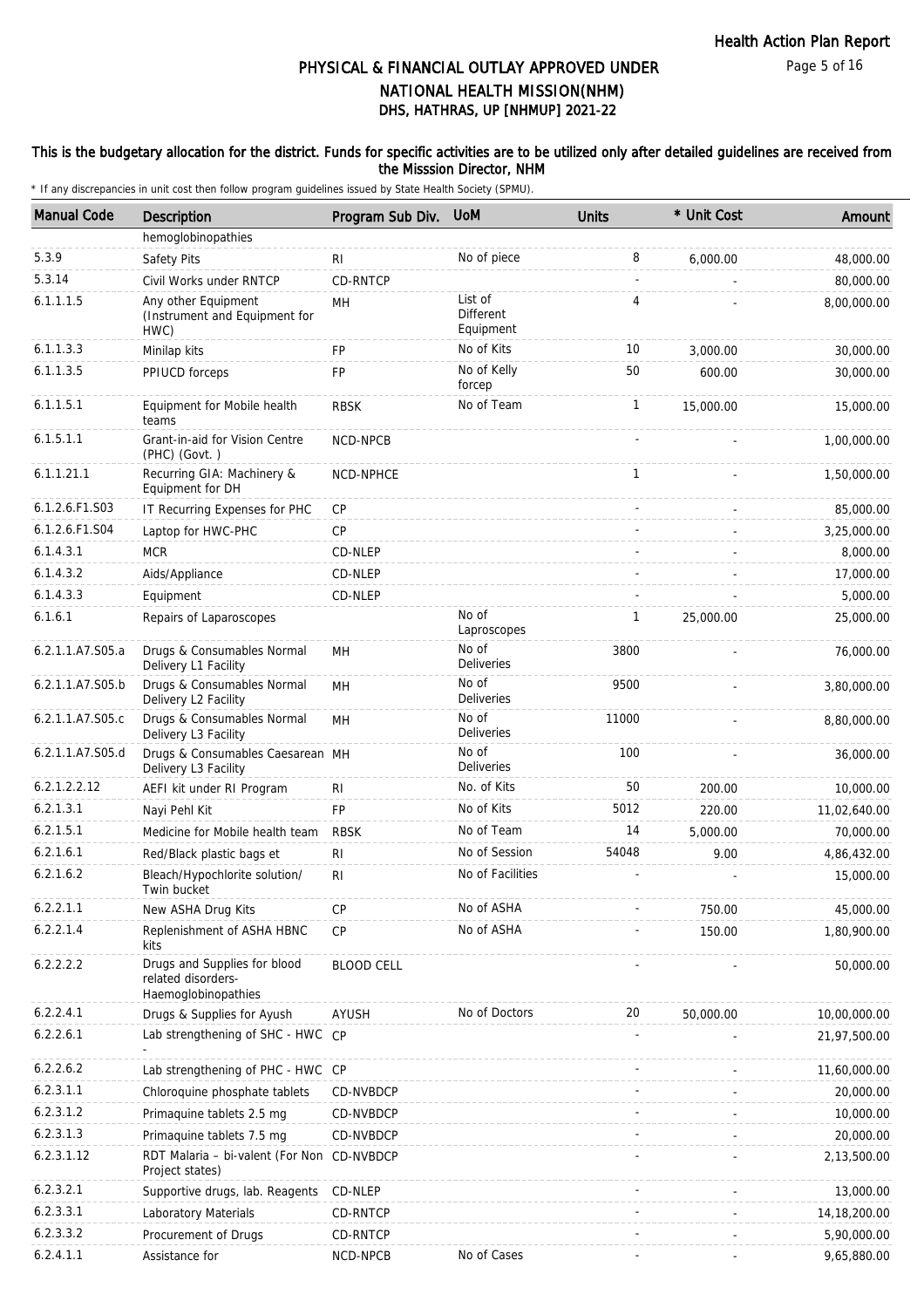Page 6 of 16

# DHS, HATHRAS, UP [NHMUP] 2021-22 PHYSICAL & FINANCIAL OUTLAY APPROVED UNDER NATIONAL HEALTH MISSION(NHM)

#### This is the budgetary allocation for the district. Funds for specific activities are to be utilized only after detailed guidelines are received from the Misssion Director, NHM

| <b>Manual Code</b> | <b>Description</b>                                                                                         | Program Sub Div. UoM |                                                        | <b>Units</b>   | * Unit Cost | Amount         |
|--------------------|------------------------------------------------------------------------------------------------------------|----------------------|--------------------------------------------------------|----------------|-------------|----------------|
|                    | consumables/drugs/medicines to<br>the Govt./District Hospital for<br>Cat sx etc                            |                      |                                                        |                |             |                |
| 6.2.4.5.1          | Drugs & Consumables for NCD<br>Management (incl. Diabetes,<br>Hypertension, Strokes etc)for<br>whole dist. | NCD-NPCDCS           |                                                        | $\mathbf{1}$   |             | 2,00,000.00    |
| 6.2.4.5.3          | Drugs & Diagnostic for NCD<br>Management incl. Diabetes,<br>Hypertension, Strokes etc                      | NCD-NPCDCS           |                                                        |                |             | 2,10,000.00    |
| $6.1.3.2.a.$ S01   | Free Diagnostics for Pregnant<br>women under JSSK - USG on<br>PPP for PMSMA                                | MН                   | No of ANC                                              | 1200           |             | 3,60,000.00    |
| 6.1.3.2.a.S02      | Free Diagnostics for Pregnant<br>women under JSSK- AVD for for<br>HIV & Syphilis at VHNDs                  | MH                   | No of ANC                                              | 205            |             |                |
| $6.1.3.2.a.$ SO3   | Free Diagnostics for Pregnant<br>women under JSSK-MH                                                       | MН                   | No of ANC                                              | 39000          |             | 3,90,000.00    |
| 6.1.3.2.b          | Free Diagnostics for Sick infants<br>under JSSK                                                            | <b>CH</b>            | No of Units                                            | $\mathbf{1}$   |             | 1,20,000.00    |
| 6.3.1.S03          | Any other (please specify)                                                                                 |                      |                                                        |                |             | 18,00,000.00   |
| 7.5.1              | Tribal Patient Support &<br><b>Transportation Charges</b>                                                  | CD-RNTCP             |                                                        |                |             | 64,900.00      |
| 7.5.2              | Sample collecton &<br>transportation charges                                                               | CD-RNTCP             |                                                        |                |             | 2,97,700.00    |
| 8.1.1.1            | ANMs - MH                                                                                                  | MН                   | No of MH ANM                                           | 67             |             | 1,47,72,102.00 |
| 8.1.1.1.S01        | ANM For New Sub-Center - CP                                                                                | <b>CP</b>            |                                                        | $\sim$         |             | 7,42,408.00    |
| 8.1.1.2.S05        | Staff Nurses-MH                                                                                            | MH                   | No of MH<br><b>Staff Nurse</b>                         | 50             |             | 1,43,44,004.00 |
| 8.1.1.2.S11        | Staff Nurse HWC - CP                                                                                       | CP                   |                                                        |                |             | 45,94,938.00   |
| 8.1.1.2.S12        | Staff Nurses HWC - MH                                                                                      | MH                   |                                                        | 12             |             | 14,40,936.00   |
| 8.1.1.5.S04        | Laboratory Technicians - RNTCP                                                                             | CD-RNTCP             |                                                        |                |             | 4,42,848.00    |
| 8.1.1.6.S05        | OT Technician                                                                                              | <b>MIS</b>           | No of MH OT<br>technician                              |                |             | 10,58,400.00   |
| 8.1.1.9            | Radiographer/ X-ray technician                                                                             | <b>HR</b>            |                                                        | $\mathbf{1}$   |             | 2,64,816.00    |
| 8.1.2.1.S04        | Obstetricians and Gynaecologists MH<br>-MH                                                                 |                      | No of MH<br>Obstetricians<br>and<br>Gynaecologist<br>S |                |             | 32,40,000.00   |
| 8.1.2.3.S05        | Anaesthetists -MH                                                                                          | MH                   | No of MH<br>Anesthetic                                 |                |             | 32,40,000.00   |
| 8.1.3.10.S01       | FRU Operationalization for<br>Gynae & anesthetist specialist on<br>call from govt sector                   | MH                   | No of C<br>Section                                     | 8              |             | 24,000.00      |
| 8.1.3.10.S02       | FRU Operationalization<br>Gynecologists specialist on call<br>from pvt sector                              | MH                   | No of C<br>Section                                     | $\overline{4}$ |             | 18,000.00      |
| 8.1.3.10.S03       | FRU Operationalization<br>anesthetist specialist on call for<br>from pvt sector                            | MH                   | No of C<br>Section                                     | 4              |             | 12,000.00      |
| 8.1.4.1.S01        | Dental Surgeons- DH &CHC                                                                                   | HR                   |                                                        | 1              |             |                |
| 8.1.5.S03          | Medical Officers -MH                                                                                       | MH                   | No of MH LMO                                           |                |             | 22,89,000.00   |
| 8.1.6.1            | <b>AYUSH MOS</b>                                                                                           | <b>AYUSH</b>         |                                                        | 21             |             | 1,07,87,477.00 |
| 8.1.6.2            | Pharmacist - AYUSH                                                                                         | <b>AYUSH</b>         |                                                        | $\overline{7}$ |             | 14,66,848.00   |
| 8.1.7.1.1          | MOs- AYUSH                                                                                                 | <b>RBSK</b>          |                                                        | 24             |             | 93,64,992.00   |
| 8.1.7.1.2.S02      | MOs-Dental MO/ BDS                                                                                         | <b>RBSK</b>          |                                                        | 4              |             | 28,54,320.00   |
| 8.1.7.1.3          | <b>Staff Nurse</b>                                                                                         | <b>RBSK</b>          |                                                        | 3              |             | 10,09,152.00   |
| 8.1.7.1.4          | ANM                                                                                                        | <b>RBSK</b>          |                                                        | 11             |             | 20,78,484.00   |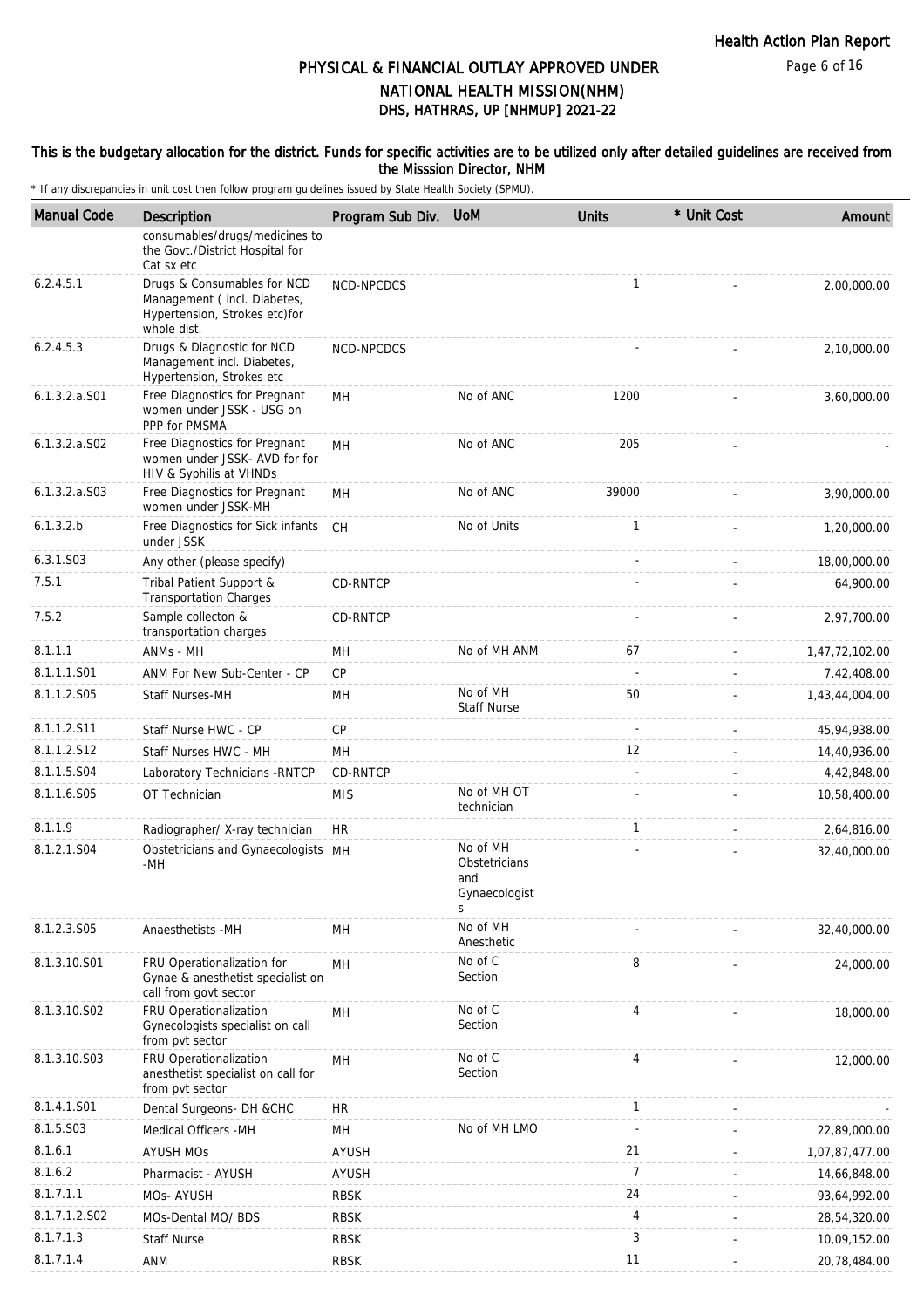### This is the budgetary allocation for the district. Funds for specific activities are to be utilized only after detailed guidelines are received from the Misssion Director, NHM

| <b>Manual Code</b> | Description                                                                     | Program Sub Div.  | <b>UoM</b>                     | <b>Units</b>      | * Unit Cost | Amount       |
|--------------------|---------------------------------------------------------------------------------|-------------------|--------------------------------|-------------------|-------------|--------------|
| 8.1.7.1.5.S01      | Para Medical Worker                                                             | <b>RBSK</b>       |                                | 12                |             | 29,06,496.00 |
| 8.1.7.1.5.S02      | Pharmacists                                                                     | <b>RBSK</b>       |                                | 2                 |             | 1,83,643.00  |
| 8.1.8.1            | <b>Medical Officers</b>                                                         | CH                | No. of Mos                     | 1                 |             | 3,60,000.00  |
| 8.1.8.2            | <b>Staff Nurse</b>                                                              | CH                | No. of SNs                     | 4                 |             | 15,13,008.00 |
| 8.1.8.3            | Cook cum caretaker                                                              | СH                | No. of Cook<br>cum Caretaker   | 2                 |             | 3,08,551.00  |
| 8.1.8.5            | Feeding demonstrator for NRC                                                    | CH                | No. of FDs                     | $\mathbf{1}$      |             | 3,04,454.00  |
| 8.1.9.1.S01        | Paediatrician SNCU-CH                                                           | <b>CH</b>         | No. of<br>Peadiatrician        | 3                 |             | 75,00,000.00 |
| 8.1.9.3.S01        | Staff Nurse - SNCU/KMC                                                          | CH                | No. of SNs                     | $12 \overline{ }$ |             | 39,89,106.00 |
| 8.1.9.3.S02        | Staff Nurse -NBSU                                                               | СH                | No. of SNs                     | 12                |             | 30,53,765.00 |
| 8.1.9.6.SO2        | Others- SNCU Staff (Ward<br>Aaya/ Cleaner/ Security Guard)                      | CH                |                                | 9                 |             | 16,09,484.00 |
| 8.1.9.6.S03        | Others- SNCU Staff DEO                                                          | СH                | no. of Posts                   | 1                 |             | 2,49,046.00  |
| 8.1.12.1           | Mid-level Service Provider                                                      | <b>CP</b>         |                                |                   |             | 53,84,685.00 |
| 8.1.12.2           | Performance incentive for Mid-<br>level service providers                       | CP                | No. of HWC-<br>CHO             |                   | 15,000.00   | 36,22,500.00 |
| 8.1.13.1.S02       | Counsellor - RKSK                                                               | <b>RKSK</b>       |                                | 2                 |             | 5,36,320.00  |
| 8.1.13.1.S03       | Counsellor - RMNCHA-FW                                                          | FP                | No of<br>Counsellors/m<br>onth | 4                 | 15,073.00   | 8,55,871.00  |
| 8.1.13.5           | Audiometrician/ Audiologist-<br>NCD-NPPCD                                       | NCD-NPPCD         |                                |                   |             | 3,60,000.00  |
| 8.1.13.10          | TBHV-CD-RNTCP                                                                   | CD-RNTCP          |                                |                   |             | 13,54,000.00 |
| 8.1.13.18          | Audiometrics Asstt.NCD-NPPCD                                                    | NCD-NPPCD         |                                |                   |             | 1,98,450.00  |
| 8.1.13.19          | Instructor for Hearing Imapired<br>Children-NCD-NPPCD                           | NCD-NPPCD         |                                |                   |             | 1,98,450.00  |
| 8.1.13.22.S07      | Rogi Sahayata Kendra Manager                                                    | QA                |                                | 2                 |             | 4,65,600.00  |
| 8.1.13.22.S13      | Rogi Sahayata Kendra Operator                                                   | QA                |                                | 2                 |             | 3,48,618.00  |
| 8.1.14.1.S01       | MO (Blood Bank)                                                                 | <b>BLOOD CELL</b> |                                |                   |             | 9,56,000.00  |
| 8.1.14.2           | <b>Staff Nurse</b>                                                              | <b>BLOOD CELL</b> |                                |                   |             | 1,14,000.00  |
| 8.1.14.4.S02       | Lab Technician (BB)                                                             | <b>BLOOD CELL</b> |                                |                   |             | 2,18,000.00  |
| 8.1.14.5.S01       | Others- Counsellor                                                              | <b>BLOOD CELL</b> |                                |                   |             | 1,50,000.00  |
| 8.1.14.5.S02       | Others-Lab Technicians                                                          | <b>BLOOD CELL</b> |                                |                   |             | 5,55,000.00  |
| 8.1.14.5.S03       | Others-Lab Attendant                                                            | <b>BLOOD CELL</b> |                                |                   |             | 2,01,000.00  |
| 8.1.14.5.S05       | Others-Lab Attendant - BSU                                                      | <b>BLOOD CELL</b> |                                |                   |             | 2,24,000.00  |
| 8.1.16.2.S01       | Cold Chain Handlers                                                             | RI                |                                |                   |             | 2,10,067.00  |
| 8.1.16.2.S02       | Technician / Trfeigerator<br>Machinic                                           | <b>RI</b>         |                                |                   |             | 3,64,518.00  |
| 8.1.16.6.S01       | Data Entry Operator BB                                                          | <b>BLOOD CELL</b> |                                |                   |             | 1,44,000.00  |
| 8.1.16.7.S02       | Sweeper- NCD- Blood bank                                                        | <b>BLOOD CELL</b> |                                |                   |             | 1,44,000.00  |
| 8.1.16.7.S03       | Sweeper-NCD-Blood Storage<br>Unit                                               | <b>BLOOD CELL</b> |                                |                   |             | 1,44,000.00  |
| 8.1.16.7.S05       | Cleaner -NRC                                                                    | CH                | no. of Posts                   | 1                 |             | 1,78,831.00  |
| 8.4.7              | Incentive to provider for PPIUCD FP<br>services @Rs 150 per PPIUCD<br>insertion |                   | No of Cases                    | 6789              | 150.00      | 10,18,350.00 |
| 8.4.8              | Incentive to provider for PAIUCD FP<br>Services @Rs 150 per PAIUCD<br>insertion |                   | No of Cases                    | 112               | 150.00      | 16,800.00    |
| 8.4.9              | Team based incentives for<br>Health & Wellness Centers<br>(H&WC Sub Center)     | <b>CP</b>         | No of HWC                      |                   | 11,000.00   | 26,56,500.00 |
| 8.4.10             | Team based incentives for<br>Health & Wellness Centers                          | CP                | No of HWC                      |                   | 11,000.00   | 12,34,750.00 |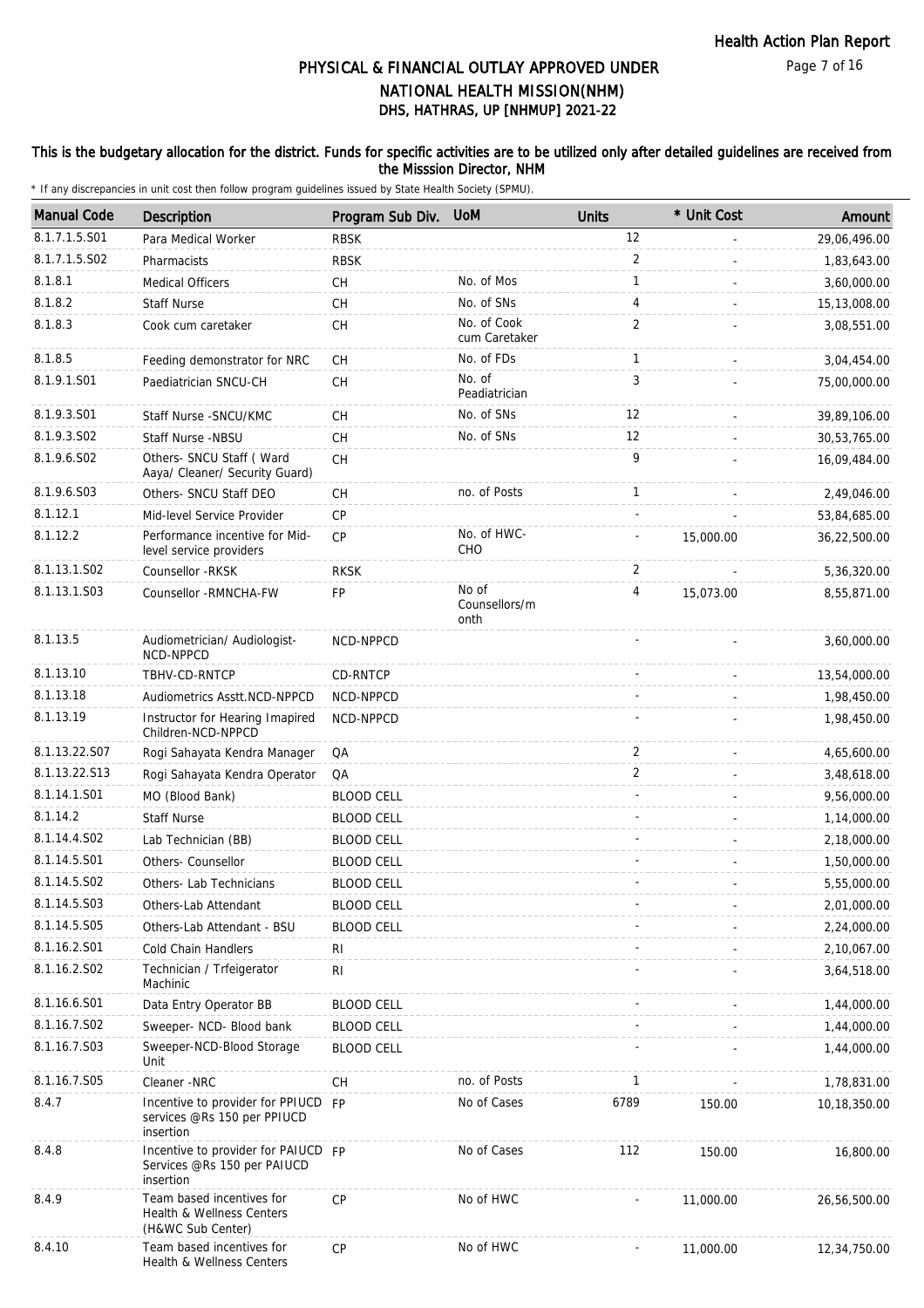#### This is the budgetary allocation for the district. Funds for specific activities are to be utilized only after detailed guidelines are received from the Misssion Director, NHM

| <b>Manual Code</b> | Description                                                                                  | Program Sub Div. | <b>UoM</b>                      | <b>Units</b> | * Unit Cost   | Amount       |
|--------------------|----------------------------------------------------------------------------------------------|------------------|---------------------------------|--------------|---------------|--------------|
|                    | (H&WC PHC)                                                                                   |                  |                                 |              |               |              |
| 8.4.11             | Incentives under NVHCP for MO, CD-NVHCP<br>Pharmacist and LT                                 |                  |                                 |              |               | 22,200.00    |
| 8.4.12.S01         | HRP identification and follow up<br>for ANM                                                  | MН               | No of HRP                       | 1600         | 200.00        | 3,20,000.00  |
| 8.4.12.S03         | Performance based Incentives to FP<br>RMNCHA Counselors in Family<br>Planning                |                  | No of Cases                     | 294          | 50.00         | 14,700.00    |
| 8.4.12.S04         | RI Cold chain handlers incentive                                                             | RI               | Lumpsump                        | 9            | 2,400.00      | 2,59,200.00  |
| 9.2.1.1.7          | Training of Staff Nurses/ANMs /<br>LHVs in SBA                                               | Nursing          |                                 | 1            | 10,86,520.00  | 10,86,520.00 |
| 9.2.1.2.4          | Orienation activities on vitamin A CH<br>supplemenation and Anemia<br>Mukta Bharat Programme |                  | No of Batch                     | 14           |               | 50,016.00    |
| 9.2.1.2.20         | Orientation on National<br>Deworming Day                                                     | <b>RKSK</b>      | per participant                 | 134          | 100.00        | 2,67,360.00  |
| 9.2.1.3.2.S01      | <b>Qtr.Review/orientation meeting</b><br>at Block Level for ANM                              | <b>FP</b>        | No of<br>Orientation<br>meeting | 28           | 1,000.00      | 28,000.00    |
| 9.2.1.3.23         | Training of Medical officers<br>(Injectible Contraceptive<br>Trainings)                      | <b>FP</b>        | No of Batch                     | $\mathbf{1}$ | 41,800.00     | 41,800.00    |
| 9.2.1.3.24         | Training of AYUSH doctors<br>(Injectible Contraceptive<br>Trainings)                         | <b>FP</b>        | No of Batch                     | $\mathbf{1}$ | 22,800.00     | 22,800.00    |
| 9.2.1.3.25         | Training of Nurses (Staff<br>Nurse/LHV/ANM) (Injectible<br>Contraceptive Trainings)          | <b>FP</b>        | No of Batch                     | $\mathbf{1}$ | 35,800.00     | 35,800.00    |
| 9.2.1.3.27.S01     | FP-LMIS training-Urban Staffs<br>and others                                                  | FP               |                                 | $\mathbf{1}$ | 46,900.00     | 46,900.00    |
| 9.2.1.3.27.S02     | FP-LMIS training- ASHA Sangni<br>Refresher                                                   | <b>FP</b>        |                                 | 2            | 4,900.00      | 9,800.00     |
| 9.2.1.4.13.C       | Any other (please specify) Kishor RKSK<br>Swasyhya Manch                                     |                  | No of Events                    | 16           | 5,000.00      | 80,000.00    |
| 9.2.1.7.1.S01      | Training under Immunisation-<br><b>CCH</b>                                                   | R <sub>l</sub>   | Lumpsump                        |              |               | 32,600.00    |
| 9.2.1.7.1.S02      | Training under Immunisation-<br>Data Handler                                                 | RI               | Lumpsump                        |              |               | 4,500.00     |
| 9.2.1.7.1.S03      | Training under Immunisation-<br>Health Worker                                                | RI               | Lumpsump                        |              |               | 92,400.00    |
| 9.2.2.6.3          | Kayakalp Trainings                                                                           | QA               | <b>Districts</b>                | $\mathbf{1}$ | 33,000.00     | 33,000.00    |
| 9.2.2.7.2          | Training cum review meeting for<br>HMIS & MCTS at District level                             | <b>MIS</b>       | No of<br>Participants           |              |               | 37,620.00    |
| 9.2.2.7.3          | Training cum review meeting for MIS<br>HMIS & MCTS at Block level                            |                  | No of<br>Participants           |              |               | 1,41,000.00  |
| 9.2.2.8.2          | Multi-skilling of ASHA, MPW ay<br>HWCs (SHC & PHC)                                           | <b>CP</b>        | Lumpsump                        |              |               | 9,90,000.00  |
| 9.2.2.8.5.S01      | Training of MPW and Asha                                                                     | CP               |                                 |              |               | 2,20,000.00  |
| 9.2.2.8.5.S02      | Training of MO and SN                                                                        | <b>CP</b>        |                                 |              |               | 3,85,000.00  |
| 9.2.2.8.5.S03      | Cost of Yoga Sessions                                                                        | CP               |                                 |              |               | 3,03,750.00  |
| 9.2.3.1.1          | Medical Officers (1 day)                                                                     | CD-IDSP          |                                 |              |               | 45,080.00    |
| 9.2.3.1.5          | Data Managers (2days)                                                                        | CD-IDSP          |                                 |              |               | 18,400.00    |
| 9.2.3.1.7          | ASHA & MPWs, AWW &<br>Community volunteers (1 day)                                           | CD-IDSP          |                                 |              |               | 9,600.00     |
| 9.2.3.2.1          | Training / Capacity Building<br>(Malaria)                                                    | CD-NVBDCP        |                                 |              |               | 29,400.00    |
| 9.2.3.4.1          | Trainings under RNTCP                                                                        | CD-RNTCP         |                                 |              |               | 2,00,000.00  |
| 9.2.3.5.5          | 1 day training of DEO of the<br>Treatment sites (MTC/TCs)                                    | CD-NVHCP         |                                 |              |               | 3,000.00     |
| 9.2.4.2.1          | Training of PHC Medical Officers,                                                            | NCD-NMHP         | No of Distrcts                  | $\mathbf{1}$ | $\frac{1}{2}$ | 50,000.00    |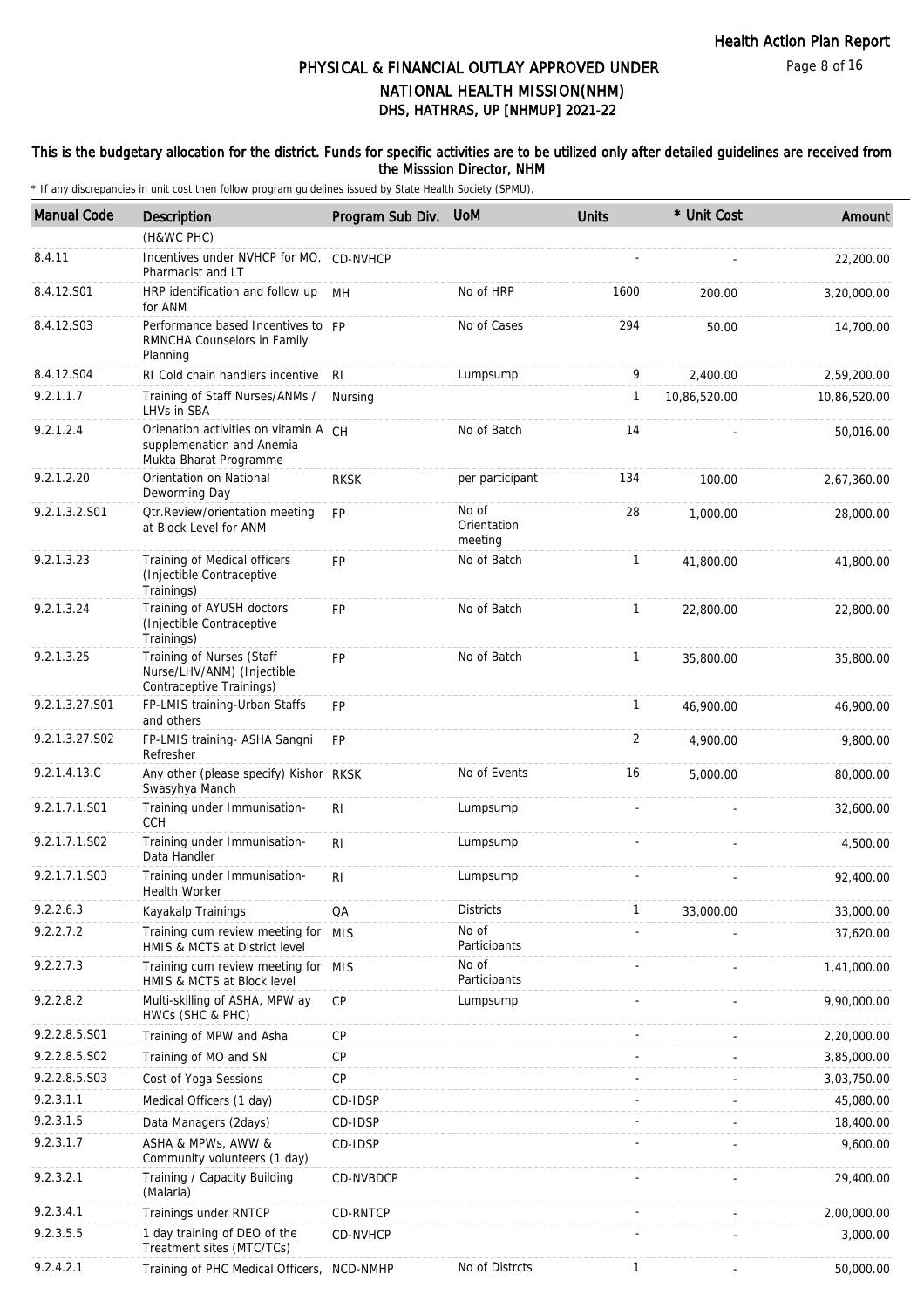#### This is the budgetary allocation for the district. Funds for specific activities are to be utilized only after detailed guidelines are received from the Misssion Director, NHM

| <b>Manual Code</b> | Description                                                                                                                                                 | Program Sub Div.  | <b>UoM</b>         | <b>Units</b> | * Unit Cost | Amount       |
|--------------------|-------------------------------------------------------------------------------------------------------------------------------------------------------------|-------------------|--------------------|--------------|-------------|--------------|
|                    | Nurses, Paramedical Workers &<br>Other Health Staff working<br>under NMHP                                                                                   |                   |                    |              |             |              |
| 9.2.4.3.1          | Training of doctors and staff at<br>DH Level under NPHCE                                                                                                    | NCD-NPHCE         |                    | $\mathbf{1}$ |             | 40,000.00    |
| 9.2.4.4.1          | Trainings for District Tobacco<br><b>Control Centre</b>                                                                                                     | NCD-NTCP          |                    | $\mathbf{1}$ |             | 1,00,000.00  |
| 9.2.4.5.2          | District NCD Cell                                                                                                                                           | NCD-NPCDCS        |                    | $\mathbf{1}$ |             | 2,00,000.00  |
| 9.2.4.9            | Trainings of Medical Officers,<br>Health Workers and Programme<br>officers under NPCCHH                                                                     | NCD-NPCCHH        |                    | $\mathbf{1}$ |             | 70,000.00    |
| 9.5.29.13.S04.02   | Scaling up Nurse Mentoring<br>Program Honorarium                                                                                                            | Nursing           |                    | $\mathbf{1}$ |             | 4,20,000.00  |
| 9.5.29.13.S04.03   | Scaling up Nurse Mentoring<br>Program Yearly TA DA                                                                                                          | Nursing           |                    | $\mathbf{1}$ |             | 21,000.00    |
| 9.5.29.13.S04.04   | Scaling up Nurse Mentoring<br>Program Register                                                                                                              | Nursing           |                    | $\mathbf{1}$ |             | 1,750.00     |
| 9.2.3.6.1          | Trainings of Medical Officers and CD-NRCP<br>Health Workers under NRCP                                                                                      |                   |                    |              |             | 48,300.00    |
| 10.1.1.S01         | Community Base Maternal death MH<br>Review                                                                                                                  |                   | No of CBMDR        | 94           |             | 56,400.00    |
| 10.1.1.S02         | Incentive for Ist Responder<br>Maternal Death                                                                                                               | MH                | No of<br>Responder | 28           |             | 28,000.00    |
| 10.1.2             | <b>Child Death Review</b>                                                                                                                                   | <b>CH</b>         | No of Distrcts     | $\mathbf{1}$ |             | 5,76,750.00  |
| 11.1.2.4.S01       | Celebration of New Born Care<br>Week                                                                                                                        | <b>IEC</b>        | No of Distrcts     |              | 25,000.00   | 25,000.00    |
| 11.1.2.4.S02       | Celebration of Breastfeeding<br>Week                                                                                                                        | <b>IEC</b>        |                    |              | 40,000.00   | 40,000.00    |
| 11.2.1.1           | Media Mix of Mid Media/ Mass<br>Media                                                                                                                       | IEC               |                    | 8            |             | 90,000.00    |
| 11.1.3.1           | Media Mix of Mid Media/ Mass<br>Media                                                                                                                       | <b>IEC</b>        |                    |              |             | 21,000.00    |
| 11.1.3.3           | IEC & promotional activities for<br>World Population Day<br>celebration                                                                                     | <b>FP</b>         | No of Events       | 8            |             | 1,43,000.00  |
| 11.1.3.4           | IEC & promotional activities for<br>Vasectomy Fortnight celebration                                                                                         | <b>FP</b>         | No of Events       | 8            |             | 83,000.00    |
| 11.1.3.6           | Any Other IEC/BCC activities FP                                                                                                                             | IEC               |                    |              |             | 12,860.00    |
| 11.1.5.2           | Any other IEC/BCC activities<br>(Wall Painting, Banner & Poster)                                                                                            | RI                | Lumpsump           |              |             | 1,00,890.00  |
| 11.1.6.1.S01       | Creating awareness on declining FP<br>sex ratio issue (PNDT)- Block<br>Level                                                                                |                   | No of Events       | 7            | 10,000.00   | 70,000.00    |
| 11.1.6.1.S02       | Creating awareness on declining FP<br>sex ratio issue (PNDT) - District<br>Level                                                                            |                   | No of Events       | $\mathbf{1}$ | 25,000.00   | 25,000.00    |
| 11.1.7.1           | Health Education & Publicity for<br>NIDDCP                                                                                                                  | NCD -NIDDCP       | <b>Districts</b>   |              |             | 13,000.00    |
| 11.10.1.S04        | <b>VBD Promotional Activities</b>                                                                                                                           | <b>BLOOD CELL</b> |                    |              |             | 15,000.00    |
| 11.2.4             | IEC activities for Health &<br>Wellness centre (H&WC)                                                                                                       | <b>CP</b>         |                    |              |             | 35,75,000.00 |
| 11.3.4             | IEC/BCC under NRCP: Rabies<br>Awareness and DO'S and Don'ts<br>in the event of Animal Bites                                                                 | CD-NRCP           |                    |              |             | 2,84,472.00  |
| 11.3.6             | <b>IEC/BCC under NVHCP</b>                                                                                                                                  | CD-NVHCP          |                    |              |             | 20,000.00    |
| 11.4.7             | <b>IEC on Climate Sensitive</b><br>Diseases at Block, District and<br>State level - Air pollution, Heat<br>and other relevant Climate<br>Sensitive diseases | NCD-NPCCHH        |                    | $\mathbf{1}$ |             | 1,00,000.00  |
| 11.2.7.4           | Places covered with hoardings/                                                                                                                              | IEC               |                    |              | 4,500.00    | 3,78,000.00  |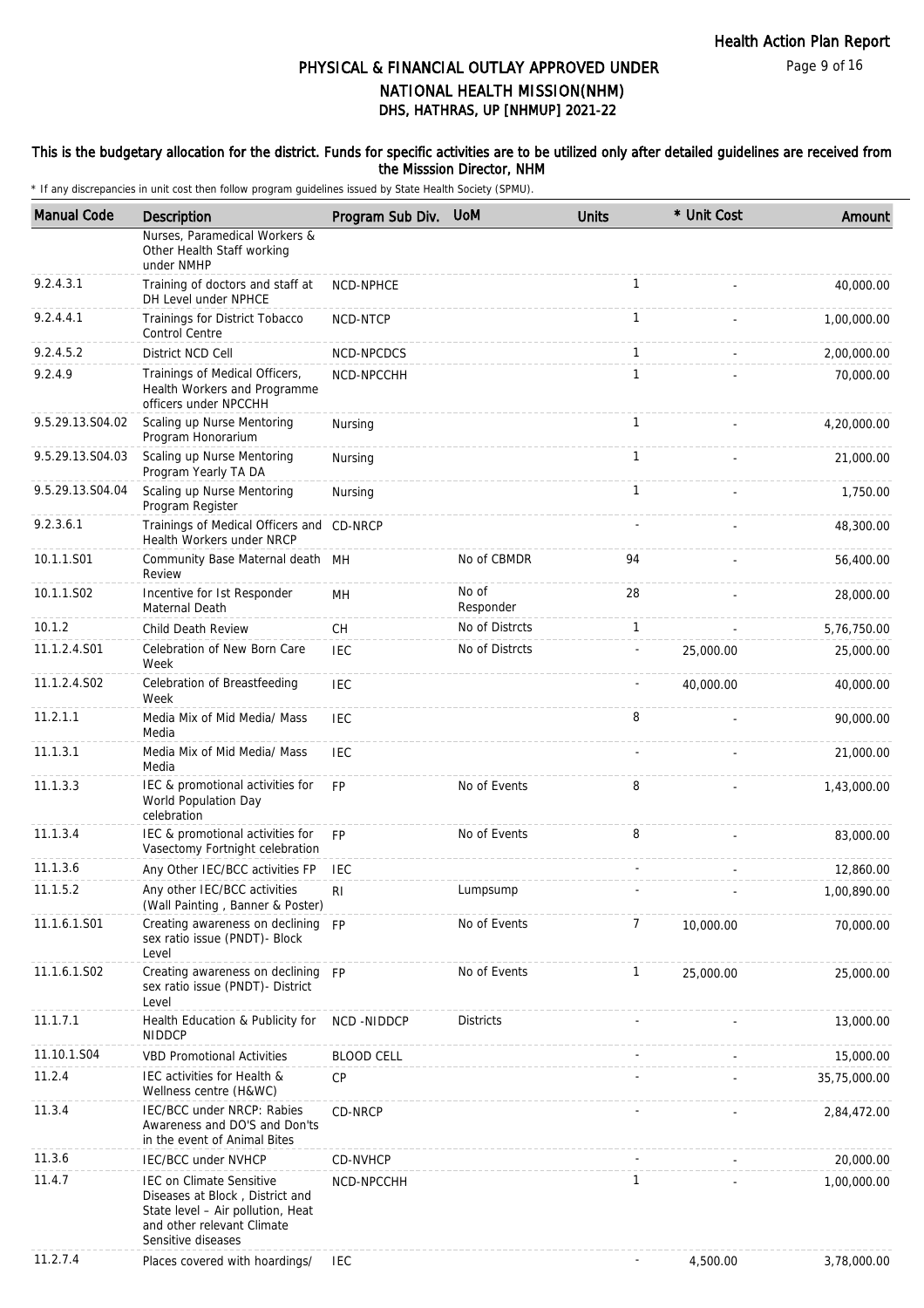Page 10 of 16

## DHS, HATHRAS, UP [NHMUP] 2021-22 PHYSICAL & FINANCIAL OUTLAY APPROVED UNDER NATIONAL HEALTH MISSION(NHM)

#### This is the budgetary allocation for the district. Funds for specific activities are to be utilized only after detailed guidelines are received from the Misssion Director, NHM

| <b>Manual Code</b> | Description                                                                                                                                                | Program Sub Div. UoM |                               | <b>Units</b> | * Unit Cost | Amount       |
|--------------------|------------------------------------------------------------------------------------------------------------------------------------------------------------|----------------------|-------------------------------|--------------|-------------|--------------|
|                    | bill boards/ signage etc.                                                                                                                                  |                      |                               |              |             |              |
| 11.2.7.5           | Usage of Folk media such as<br>Nukkad Natak/ mobile audio<br>visual services/ local radio etc.                                                             | <b>IEC</b>           |                               |              |             | 1,26,000.00  |
| 11.2.7.7           | State-level IEC Campaigns/Other IEC<br><b>IEC Campaigns</b>                                                                                                |                      |                               |              |             | 2,65,000.00  |
| 11.3.1.1           | <b>IEC/BCC</b> for Malaria                                                                                                                                 | CD-NVBDCP            |                               |              |             | 35,000.00    |
| 11.3.1.2           | IEC/BCC for Social mobilization<br>(Dengue and Chikungunya)                                                                                                | CD-NVBDCP            |                               |              |             | 20,000.00    |
| 11.3.2.1           | IEC/BCC: Mass media, Outdoor<br>media, Rural media, Advocacy<br>media for NLEP                                                                             | CD-NLEP              |                               |              |             | 98,000.00    |
| 11.3.3.1           | ACSM (State & district)                                                                                                                                    | CD-RNTCP             |                               |              |             | 90,000.00    |
| 11.3.3.2           | TB Harega Desh Jeetega<br>Compaign                                                                                                                         | CD-RNTCP             |                               |              |             | 10,000.00    |
| 11.4.2.1           | Translation of IEC material and<br>distribution                                                                                                            | NCD-NMHP             | No of Distrcts                | $\mathbf{1}$ |             | 4,00,000.00  |
| 11.4.3.2           | Celebration of days-ie<br>International Day for older<br>persons                                                                                           | NCD-NPHCE            |                               | $\mathbf{1}$ |             | 2,00,000.00  |
| 11.4.4.1           | <b>IEC/SBCC for NTCP</b>                                                                                                                                   | NCD-NTCP             |                               | 1            |             | 7,00,000.00  |
| 11.4.5.2           | IEC/BCC for District NCD Cell                                                                                                                              | NCD-NPCDCS           | No of Distrcts                | $\mathbf{1}$ |             | 3,00,000.00  |
| 11.4.9.1.1         | <b>IEC for NPPCD</b>                                                                                                                                       | NCD-NPPCD            | Lumpsump                      |              |             | 1,00,000.00  |
| 11.2.7.2           | <b>Targeting Naturally Occurring</b><br>Gathering of People/ Health Mela                                                                                   | <b>IEC</b>           |                               |              |             | 10,82,000.00 |
| 12.1.1.1           | Printing of MDR formats                                                                                                                                    | MН                   | No of format                  | 110          |             | 3,300.00     |
| 12.1.1.2           | Printing of MCP cards, safe<br>motherhood booklets etc.                                                                                                    | MH                   | No of MCP<br>card             | 54200        |             | 9,21,400.00  |
| 12.1.1.3           | Printing of labor room registers<br>and casesheets/ LaQshya related<br>printing                                                                            | MH                   | No of Case<br>sheet           | 27500        |             | 2,75,000.00  |
| 12.1.1.4           | Printing cost for MAA<br>programme                                                                                                                         | СH                   | No of Distrcts                | $\mathbf{1}$ |             | 15,036.00    |
| 12.1.1.5           | Any other (Printing of CAC<br>Format)                                                                                                                      | FP                   | No of format                  | 250          |             | 37,500.00    |
| 12.1.2.4           | Printing of Child Death Review<br>formats                                                                                                                  | CH                   | No of format                  | 52635        |             | 26,318.00    |
| 12.1.2.5           | Printing of compliance cards and CH<br>reporting formats for National<br>Iron Plus Initiative-for 6-59<br>months age group and for 5-10<br>years age group |                      | No of Register<br>/ Formats   | $\mathbf{1}$ |             | 16,289.00    |
| 12.1.2.6           | Printing of IEC materials and<br>reporting formats etc. for<br>National Deworming Day                                                                      | <b>RKSK</b>          |                               | 8922         |             | 5,10,070.00  |
| 12.1.2.7           | Printing of IEC Materials and<br>monitoring formats for IDCF                                                                                               | CH                   | No of Distrcts                | $\mathbf{1}$ |             | 1,18,000.00  |
| 12.1.2.10          | Printing (SNCU data<br>management)                                                                                                                         | CH                   | No of Units                   | 1            |             | 1,00,000.00  |
| 12.1.2.11          | Printing of HBNC referral cards<br>and other formats                                                                                                       | СH                   | No of format                  | 315491       |             | 1,57,746.00  |
| 12.1.3.3           | Printing of FP Manuals,<br>Guidelines, etc.                                                                                                                | FP                   | Lumpsump                      | $\mathbf{1}$ |             | 1,97,405.00  |
| 12.1.6.1           | Printing and dissemination of<br>Immunization cards, tally sheets,<br>monitoring forms etc.                                                                | R <sub>1</sub>       | No of<br><b>Benificieries</b> | 55820        |             | 5,58,200.00  |
| 12.3.4             | Printing for formats/registers<br>under NVHCP                                                                                                              | CD-NVHCP             |                               |              |             | 5,500.00     |
| 12.3.5.1           | Printing of form P,L, S under<br>IDSP progrm                                                                                                               | CD-IDSP              |                               |              |             | 23,920.00    |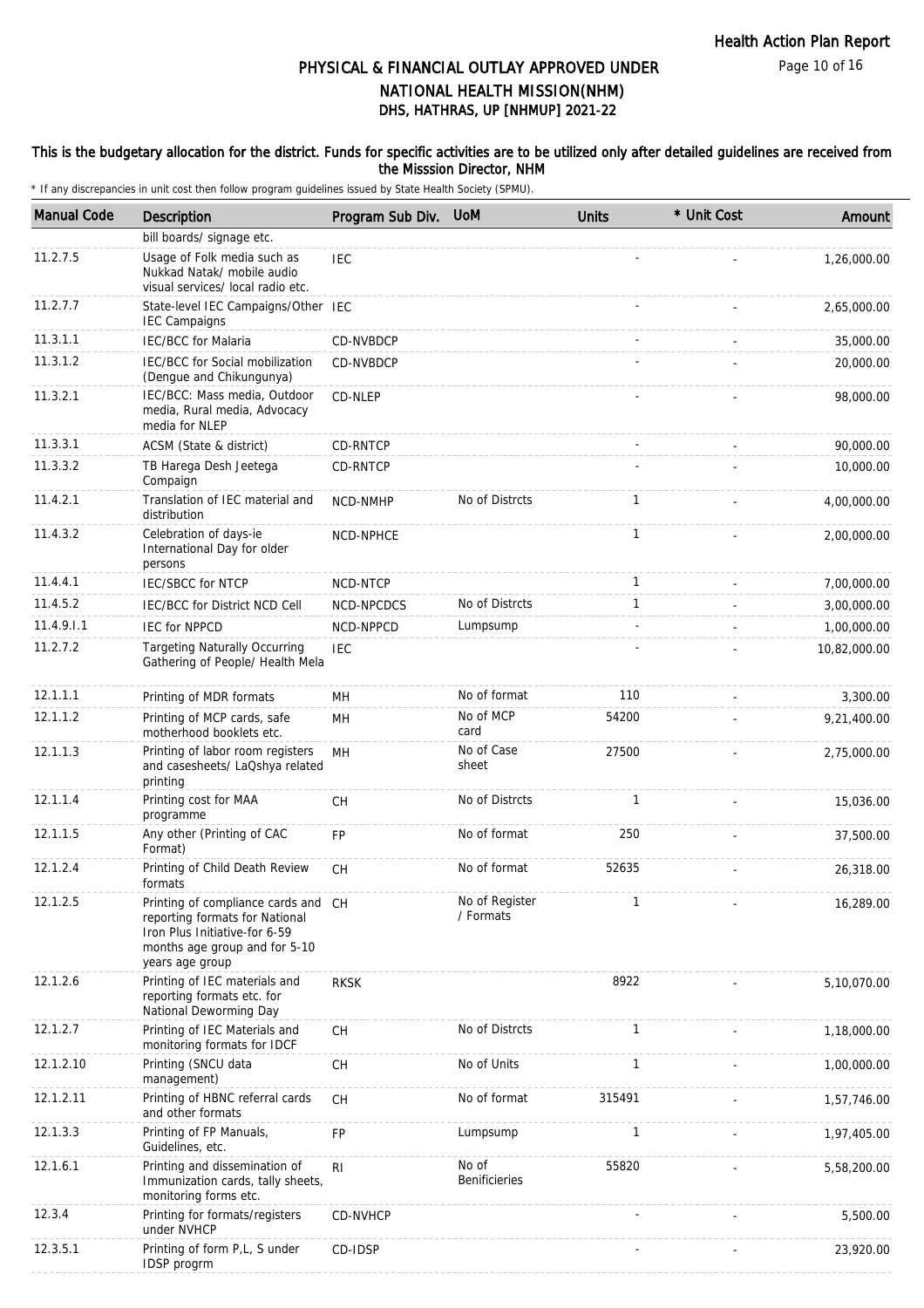Page 11 of 16

## DHS, HATHRAS, UP [NHMUP] 2021-22 PHYSICAL & FINANCIAL OUTLAY APPROVED UNDER NATIONAL HEALTH MISSION(NHM)

### This is the budgetary allocation for the district. Funds for specific activities are to be utilized only after detailed guidelines are received from the Misssion Director, NHM

| <b>Manual Code</b> | <b>Description</b>                                                                  | Program Sub Div.  | <b>UoM</b>         | <b>Units</b>             | * Unit Cost | Amount       |
|--------------------|-------------------------------------------------------------------------------------|-------------------|--------------------|--------------------------|-------------|--------------|
| 12.3.6             | Printing fo formats for<br>monitoring and surrveilence<br><b>NRCP</b>               | CD-NRCP           |                    |                          |             | 71,019.00    |
| 12.2.8.S02         | Printing of Sub Centre and<br><b>VHSNC Register</b>                                 | <b>CP</b>         |                    |                          |             | 97,140.00    |
| 12.2.2.1           | Printing of ASHA diary                                                              | <b>CP</b>         | No of ASHA &<br>AF |                          |             | 2,47,100.00  |
| 12.2.2.2           | Printing of ASHA Modules and<br>formats                                             | CP                | Lumpsump           |                          |             | 56,070.00    |
| 12.2.2.3           | Printing of CBAC format                                                             | CP                |                    |                          |             | 15,21,150.00 |
| 12.2.3.1           | Printing of cards for screening of<br>children for hemoglobinopathies               | <b>BLOOD CELL</b> | Lumpsump           |                          |             | 25,000.00    |
| 12.2.4.1           | Printing of HMIS Formats                                                            | <b>MIS</b>        | Lumpsump           |                          |             | 41,118.00    |
| 12.2.4.3           | Printing of MCTS follow-up<br>formats/ services due list/ work<br>plan              | <b>MIS</b>        | No of ASHA         | 1232                     |             | 44,348.00    |
| 12.2.5.1           | Printing Activites for Ayushman<br>Bharat H&WC                                      | CP                | No.of Register     |                          |             | 14,850.00    |
| 12.3.1.3           | Printing of recording and<br>reporting forms/registers for<br>Malaria               | CD-NVBDCP         |                    |                          |             | 25,000.00    |
| 12.3.2.1           | Printing works                                                                      | CD-NLEP           |                    |                          |             | 25,000.00    |
| 12.3.3.1           | Printing (ACSM)                                                                     | <b>CD-RNTCP</b>   |                    |                          |             | 2,20,000.00  |
| 12.3.3.2           | Printing                                                                            | CD-RNTCP          |                    |                          |             | 1,70,000.00  |
| 12.4.4.1           | Printing of Challan Books under<br><b>NTCP</b>                                      | NCD-NTCP          |                    | $\mathbf{1}$             |             | 21,000.00    |
| 12.4.5.1           | Patient referral cards at PHC<br>Level                                              | NCD-NPCDCS        | No of PHC          | $\mathbf{1}$             |             | 80,000.00    |
| 12.4.5.2           | Patient referral cards at Sub-<br>centre level                                      | NCD-NPCDCS        |                    |                          |             | 1,83,750.00  |
| 13.1.1.6           | Any Other                                                                           | QA                |                    | $\mathbf{1}$             |             | 5,00,000.00  |
| 13.2.1             | Assessments                                                                         | QA                | No of Units        | $\overline{\phantom{a}}$ | 8,000.00    | 24,000.00    |
| 13.2.2             | Kayakalp Awards                                                                     | QA                |                    | 3                        |             | 2,00,000.00  |
| 14.1.1.3.S03       | District Logistic Manager                                                           | FP                |                    | $\mathbf{1}$             |             | 4,63,050.00  |
| 14.2.3.S02         | Implementation of FP-LMIS<br>District-Transportation Cost                           | FP                | Yearly             | $\mathbf{1}$             | 74,973.00   | 74,973.00    |
| 14.2.4.1           | Alternative vaccine delivery in<br>hard to reach areas                              | R <sub>l</sub>    | No of Session      | 20064                    | 200.00      | 40.12.800.00 |
| 14.2.5             | Alternative Vaccine Delivery in<br>other areas                                      | R <sub>l</sub>    | No of Session      | 96                       | 90.00       | 8,640.00     |
| 14.2.6             | POL for vaccine delivery from<br>State to district and from district<br>to PHC/CHCs | R <sub>l</sub>    | <b>Districts</b>   | $\mathbf{1}$             | 2,00,000.00 | 2,00,000.00  |
| 14.2.7             | Cold chain maintenance                                                              | RI                | No of Points       |                          |             | 29,000.00    |
| 14.2.11            | Vehicle Hiring (NTEP)                                                               | CD-RNTCP          |                    |                          |             | 72,000.00    |
| 14.2.13            | Sample transportation cost<br>under NVHCP                                           | CD-NVHCP          |                    |                          |             | 12,000.00    |
| 14.2.14.S01        | Other Oprational Cost for State,<br>Regional and District Drug Ware<br>Houses       | R <sub>l</sub>    |                    |                          |             | 9,38,148.00  |
| 15.4.2             | Reimbursement for cataract<br>operation for NGO and Private<br>Practitioners        | NCD-NPCB          | No of Cases        |                          |             | 32,19,600.00 |
| 15.3.3.3           | Private Provider Incentive                                                          | CD-RNTCP          |                    |                          |             | 6,01,600.00  |
| 15.3.1.2           | Inter-sectoral convergence                                                          | CD-NVBDCP         |                    |                          |             | 5,000.00     |
| 16.1.1.1.1         | State                                                                               | PM                |                    | 25                       |             | 7,500.00     |
| 16.1.1.4           | Prepare detailed operational plan RBSK<br>for RBSK across districts                 |                   | No of Block        | $\overline{7}$           | 500.00      | 3,500.00     |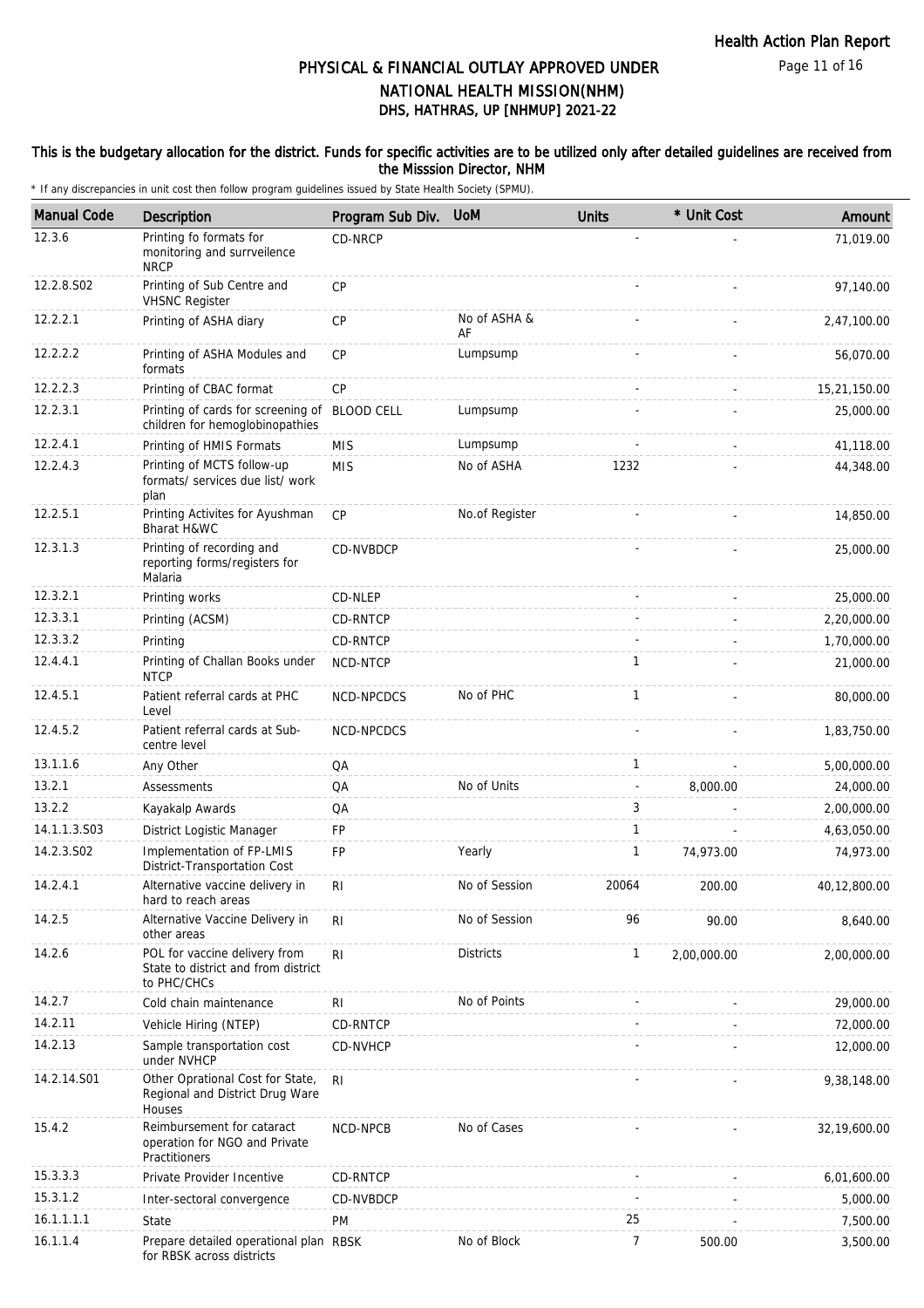### This is the budgetary allocation for the district. Funds for specific activities are to be utilized only after detailed guidelines are received from the Misssion Director, NHM

| <b>Manual Code</b> | Description                                                                                                                         | Program Sub Div. | <b>UoM</b>                                              | <b>Units</b> | * Unit Cost | Amount      |
|--------------------|-------------------------------------------------------------------------------------------------------------------------------------|------------------|---------------------------------------------------------|--------------|-------------|-------------|
|                    | (including cost of plan)                                                                                                            |                  |                                                         |              |             |             |
| 16.1.1.6           | To develop micro plan at sub-<br>centre level                                                                                       | R <sub>1</sub>   | No of Sub<br>Centre                                     | 194          | 100.00      | 19,400.00   |
| 16.1.1.7           | For consolidation of micro plans<br>at block level                                                                                  | R <sub>l</sub>   | No of Block                                             | 10           | 1,000.00    | 10,000.00   |
| 16.1.2.1.6         | Review meetings/ workshops<br>under RKSK                                                                                            | <b>RKSK</b>      |                                                         | 2            |             | 10,000.00   |
| 16.1.2.1.7         | RBSK Convergence/Monitoring<br>meetings                                                                                             | <b>RBSK</b>      | No of<br>Meetings                                       | 3            | 500.00      | 10,500.00   |
| 16.1.2.1.14        | Quarterly review meetings<br>exclusive for RI at district level<br>with Block MOs, CDPO, and<br>other stake holders                 | R <sub>1</sub>   | No. of<br>Participants                                  | 160          |             | 16,000.00   |
| 16.1.2.1.15        | Quarterly review meetings<br>exclusive for RI at block level                                                                        | R <sub>1</sub>   | Lumpsump                                                |              |             | 30,000.00   |
| 16.1.2.1.16        | <b>IDSP Meetings</b>                                                                                                                | CD-IDSP          |                                                         |              |             | 6,000.00    |
| 16.1.2.1.22        | Monthly meeting with the<br>hospital staff                                                                                          | NCD-NTCP         |                                                         | $\mathbf{1}$ |             | 48,000.00   |
| 16.1.2.1.24        | Sensitization workshop/ Meeting<br>of the State Program Officers<br>and District level Health Officers                              | NCD-NPCCHH       |                                                         | $\mathbf{1}$ |             | 25,000.00   |
| 16.1.2.1.28.S01    | District Level MDR Review<br>Meeting                                                                                                | MН               | No of District<br>level MDR<br>meetings                 | 6            |             | 18,000.00   |
| 16.1.2.2.3         | State/ District Quality Assurance<br>Unit (Monitoring & Supervision)                                                                | QA               |                                                         |              |             | 3,60,000.00 |
| 16.1.2.2.12        | District NCD Cell                                                                                                                   | NCD-NPCDCS       |                                                         | $\mathbf{1}$ |             | 2,00,000.00 |
| 16.1.2.2.13        | Supervision and Monitoring                                                                                                          | CD-RNTCP         |                                                         |              |             | 3,00,000.00 |
| 16.1.2.2.16        | Monitoring and Surveillance<br>(review meetings, Travel) under<br><b>NRCP</b>                                                       | CD-NRCP          |                                                         |              |             | 50,000.00   |
| 16.1.2.S01         | Operational Cost and Mobilty<br>Support for District FPLMIS<br>Managers                                                             | <b>FP</b>        | <b>Districts</b>                                        | $\mathbf{1}$ |             | 1,20,000.00 |
| 16.1.3.1.1         | Mobility Support for SPMU/State                                                                                                     | МE               |                                                         |              |             | 54,000.00   |
| 16.1.3.1.13        | Vehicle Operation (POL) (NTEP)                                                                                                      | CD-RNTCP         |                                                         |              |             | 5,70,000.00 |
| 16.1.3.1.14        | Vehicle hiring (NTEP)                                                                                                               | <b>CD-RNTCP</b>  |                                                         |              |             | 5,94,000.00 |
| 16.1.3.1.18.2      | Hiring of Operational Vehicle<br>under NTCP                                                                                         | NCD-NTCP         |                                                         | 1            |             | 4,80,000.00 |
| 16.1.3.3.1         | PM activities for World<br>Population Day' celebration<br>(Only mobility cost): funds<br>earmarked for district level<br>activities | <b>FP</b>        | No of Events                                            | $\mathbf{1}$ | 20,000.00   | 20,000.00   |
| 16.1.3.3.2         | PM activities for Vasectomy<br>Fortnight celebration (Only<br>mobility cost): funds earmarked<br>for district level activities      | <b>FP</b>        | No of Events                                            | $\mathbf{1}$ | 5,000.00    | 5,000.00    |
| 16.1.3.3.3.S01     | Mobility Support for District -<br>M&E                                                                                              | ME               | 02 Taxis hired<br>at Dist. for SS<br>@33000/Vehic<br>le | 24           | 33,000.00   | 7,92,000.00 |
| 16.1.3.3.3.S03     | Mobilty Support for CHO TA/DA                                                                                                       | CP               | No. of CHO                                              |              | 500.00      | 4,83,000.00 |
| 16.1.3.3.5         | Mobility Costs for ASHA<br>Resource Centre/ASHA<br>Mentoring Group (Kindly Specify)                                                 | <b>CP</b>        |                                                         |              |             | 10,000.00   |
| 16.1.3.3.7         | Mobility Support for supervision<br>for district level officers.                                                                    | R <sub>l</sub>   | No of Distrcts                                          |              |             | 2,00,000.00 |
| 16.1.3.3.8         | MOBILITY: Travel Cost, POL,<br>etc. during outbreak<br>investigations and field visits for                                          | CD-IDSP          |                                                         |              |             | 2,70,000.00 |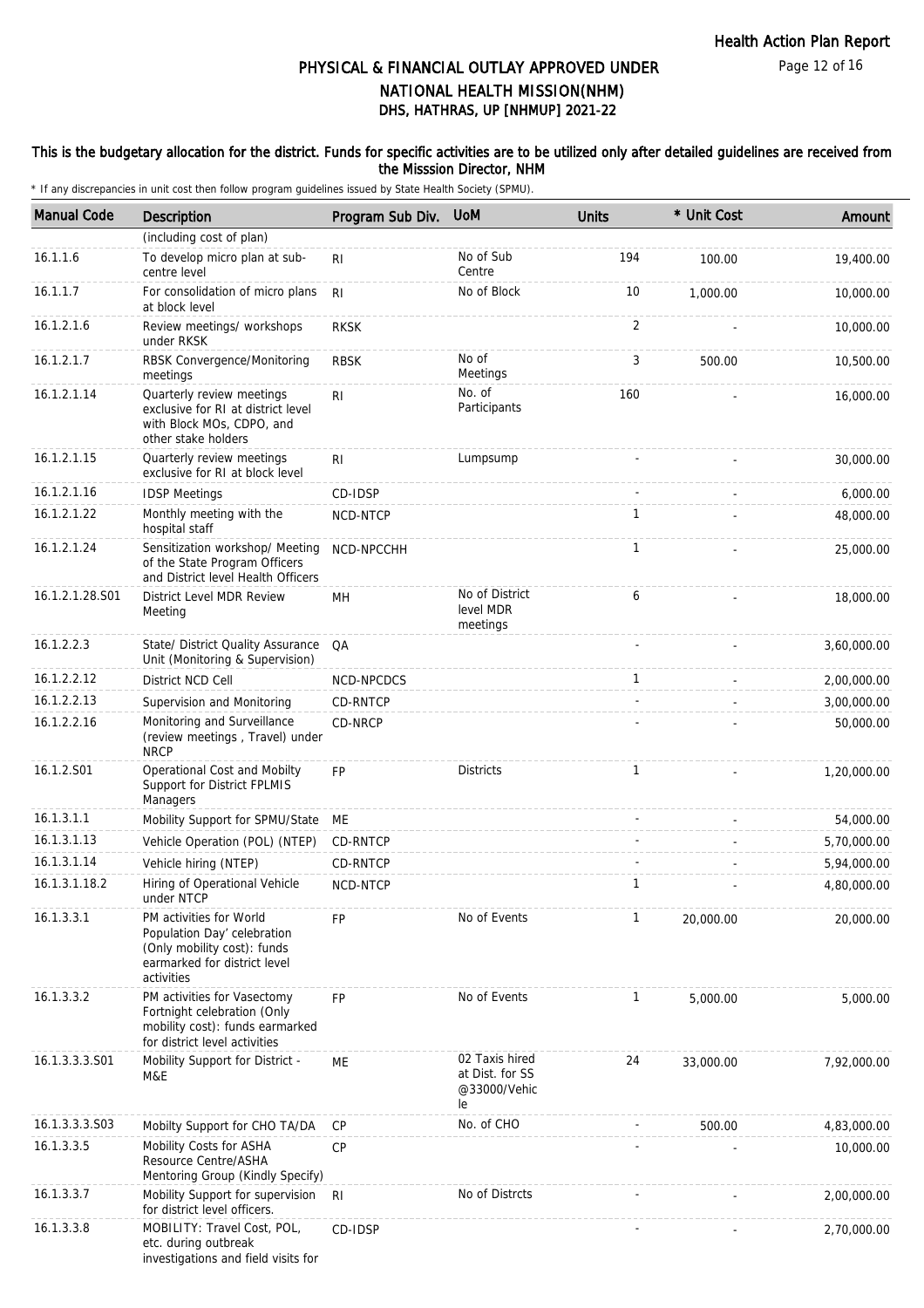Page 13 of 16

## DHS, HATHRAS, UP [NHMUP] 2021-22 PHYSICAL & FINANCIAL OUTLAY APPROVED UNDER NATIONAL HEALTH MISSION(NHM)

#### This is the budgetary allocation for the district. Funds for specific activities are to be utilized only after detailed guidelines are received from the Misssion Director, NHM

| <b>Manual Code</b> | <b>Description</b>                                                                                                               | Program Sub Div. | <b>UoM</b>                                                      | <b>Units</b>   | * Unit Cost | Amount       |
|--------------------|----------------------------------------------------------------------------------------------------------------------------------|------------------|-----------------------------------------------------------------|----------------|-------------|--------------|
|                    | monitoring programme activities<br>at DSU on need basis                                                                          |                  |                                                                 |                |             |              |
| 16.1.3.3.9         | Monitoring, Evaluation &<br>Supervision & Epidemic<br>Preparedness (Only Mobility<br>Expenses)                                   |                  |                                                                 |                |             | 1,98,000.00  |
| 16.1.3.3.10        | Travel expenses - Contractual<br>Staff at District level                                                                         | CD-NLEP          |                                                                 |                |             | 25,000.00    |
| 16.1.3.3.11        | Mobility Support: District Cell                                                                                                  | CD-NLEP          |                                                                 |                |             | 1,50,000.00  |
| 16.1.3.3.13        | Miscellaneous/ Travel                                                                                                            | NCD-NMHP         |                                                                 | 1              |             | 5,00,000.00  |
| 16.1.3.3.14        | <b>Enforcement Squads</b>                                                                                                        | NCD-NTCP         |                                                                 | $\mathbf{1}$   |             | 10,000.00    |
| 16.1.3.3.16        | District NCD Cell (TA, DA, POL)                                                                                                  | NCD-NPCDCS       |                                                                 | $\mathbf{1}$   |             | 2,00,000.00  |
| 16.1.3.3.17.S01    | Mission Parivar Vikas Campaign                                                                                                   | <b>FP</b>        | No of<br>Campaign                                               | 28             | 1,000.00    | 28,000.00    |
| 16.1.3.3.17.S04    | Mobility Support for District<br>Maternal Health Consultant                                                                      | MН               | No fo<br>Mentoring &<br>Support visit                           | 12             |             | 1,20,000.00  |
| 16.1.3.4.1         | PM activities for World<br>Population Day' celebration<br>(Only mobility cost): funds<br>earmarked for block level<br>activities | <b>FP</b>        | No of Events                                                    | $\overline{7}$ | 1,000.00    | 7,000.00     |
| 16.1.3.4.2         | PM activities for Vasectomy<br>Fortnight celebration (Only<br>mobility cost): funds earmarked<br>for block level activities      | <b>FP</b>        | No of Events                                                    | $\overline{7}$ | 1,000.00    | 7,000.00     |
| 16.1.3.4.3.S01     | Mobility for Supportive<br>Supervision At Block Level-M&E                                                                        | ME               | 01 Taxi hired<br>at Block level<br>for SS<br>@33000/Vehic<br>le |                | 33,000.00   | 27,72,000.00 |
| 16.1.3.4.3.S02     | Mobility Support &<br>Commnication cost for BCPM                                                                                 | CP               | No. of BCPM                                                     |                | 5,100.00    | 4,28,400.00  |
| 16.1.3.4.5.S01     | Communication Cost for HWC<br>Staff                                                                                              | CP               |                                                                 |                |             | 4,02,500.00  |
| 16.1.4.1.1         | JSY Administrative Expenses                                                                                                      | MН               | As per<br><b>Deliveries</b><br>Load                             |                |             | 16,84,960.00 |
| 16.1.4.1.5         | Office expenses on telephone,<br>fax, Broadband Expenses &<br>Other Miscellaneous<br>Expenditures                                | CD-IDSP          |                                                                 |                |             | 1,23,000.00  |
| 16.1.4.1.10        | Office Operation (Miscellaneous) CD-RNTCP                                                                                        |                  |                                                                 |                |             | 2,20,000.00  |
| 16.1.4.1.11        | Tobacco Cessation Centre (TCC): NCD-NTCP<br>Office Expenses                                                                      |                  |                                                                 | $\mathbf{1}$   |             | 1,00,000.00  |
| 16.1.4.2.1         | District Quality Assurance Unit<br>(Operational cost)                                                                            | QA               |                                                                 |                |             | 5,64,000.00  |
| 16.1.4.2.4         | Office operation & Maintenance - CD-NLEP<br><b>District Cell</b>                                                                 |                  |                                                                 |                |             | 35,000.00    |
| 16.1.4.2.5         | District Cell - Consumables                                                                                                      | CD-NLEP          |                                                                 |                |             | 30,000.00    |
| 16.1.4.2.6         | Operational expenses of the<br>district centre: rent, telephone<br>expenses, website etc.                                        | NCD-NMHP         |                                                                 | $\mathbf{1}$   |             | 10,000.00    |
| 16.1.4.2.8         | District Tobacco Control Cell<br>(DTCC): Misc./Office Expenses                                                                   | NCD-NTCP         |                                                                 | $\mathbf{1}$   |             | 5,00,000.00  |
| 16.1.4.2.9         | District NCD Cell (Contingency)                                                                                                  | NCD-NPCDCS       |                                                                 | $\mathbf{1}$   |             | 1,00,000.00  |
| 16.1.4.3.1         | SNCU Data management<br>(excluding HR)                                                                                           | CH               | No of Units                                                     | $\mathbf{1}$   | 1,00,000.00 | 60,000.00    |
| 16.1.5.2.1         | Minor repairs and AMC of<br>IT/office equipment supplied<br>under IDSP                                                           | CD-IDSP          |                                                                 |                |             | 10,000.00    |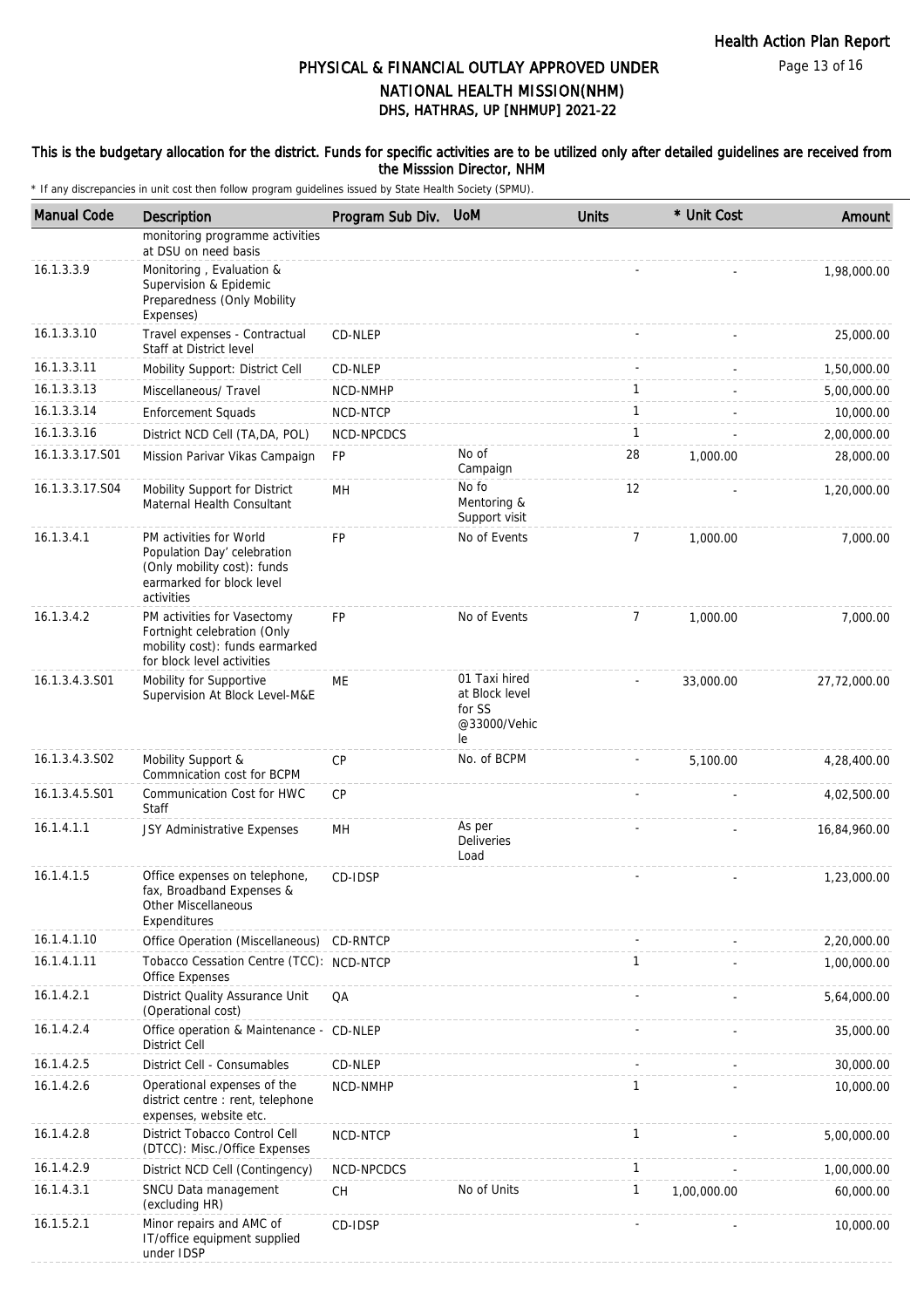#### This is the budgetary allocation for the district. Funds for specific activities are to be utilized only after detailed guidelines are received from the Misssion Director, NHM

| <b>Manual Code</b> | Description                                                                                       | Program Sub Div. | <b>UoM</b>                             | <b>Units</b>   | * Unit Cost | Amount       |
|--------------------|---------------------------------------------------------------------------------------------------|------------------|----------------------------------------|----------------|-------------|--------------|
| 16.1.5.2.4         | Vehicle Operation (Maintenance)                                                                   | CD-RNTCP         |                                        |                |             | 27,000.00    |
| 16.1.5.3.1         | PM activities under Micronutrient RI<br>Supplementation Programme                                 |                  | Lumpsump                               |                |             | 1,68,000.00  |
| 16.1.5.3.3         | Concurrent Audit system                                                                           | FD               |                                        |                |             | 96,000.00    |
| 16.1.5.3.7         | Epidemic preparedness (Dengue<br>& Chikungunya)                                                   | CD-NVBDCP        |                                        |                |             | 35,000.00    |
| 16.1.5.3.16.S05    | DPMU Operational Cost                                                                             | <b>HR</b>        |                                        | $\mathbf{1}$   |             | 13,76,220.00 |
| 16.1.5.3.16.S06    | <b>BPMU Oprational Cost</b>                                                                       | HR               |                                        | $\overline{7}$ |             | 14,58,576.00 |
| 16.1.5.3.16.S09    | Oprational Cost for RBSK                                                                          | <b>RBSK</b>      | No of DEIC<br>Manager                  | 1              | 10,000.00   | 10,000.00    |
| 16.1.5.3.16.S10    | Operational cost of RBSK-MHT                                                                      | <b>RBSK</b>      | No of Team                             | 14             | 14,000.00   | 1,96,000.00  |
| 16.1.5.3.16.S15    | Office & Administrative Expence<br>for State & District Rabies<br>Program                         | CD-NRCP          |                                        |                |             | 12,000.00    |
| 16.1.5.3.16.S18    | Office operational cost & other<br>office expences unedr NPCB                                     | NCD-NPCB         |                                        |                |             | 1,00,000.00  |
| 16.1.5.3.16.S22.   | Pol & Opex of DG set of Vaccine<br>Storage at District level & other<br>Cold Chain Point under RI | R <sub>l</sub>   | <b>Districts</b>                       |                | 1,20,000.00 | 1,20,000.00  |
| 16.1.5.3.16.S25    | Operational Cost for District<br>Maternal Health Consultant                                       | MH               | No of monthly<br>operational<br>cost   |                |             | 1,20,000.00  |
| 16.2.1.S02         | Data Entry Operator                                                                               | <b>FP</b>        | No of<br>HR/MONTH                      | $\mathbf{1}$   | 14,071.00   | 2,55,259.00  |
| 16.2.1.S11         | Contigency District PCPNDT Cell                                                                   | <b>FP</b>        | No of<br>District/Month                | $\mathbf{1}$   | 5,000.00    | 5,000.00     |
| 16.2.2.S03         | District Level Mobility Support<br>for PNDT Team                                                  | <b>FP</b>        | No of Distrcts                         | 1              | 50,000.00   | 50,000.00    |
| 16.3.2.S01         | Mobility Support for HMIS &<br><b>MCTS Block Level</b>                                            | <b>MIS</b>       |                                        | $\overline{7}$ |             | 25,200.00    |
| 16.3.3.S01         | Operational cost for HMIS &<br>MCTS-AMC                                                           | <b>MIS</b>       |                                        |                |             | 74,800.00    |
| 16.3.3.S02         | Operational cost for HMIS &<br>MCTS-Internet                                                      | <b>MIS</b>       |                                        |                |             | 1,20,000.00  |
| 16.3.3.S03         | Operational cost for HMIS &<br>MCTS-Office Expenditure                                            | <b>MIS</b>       |                                        |                |             | 1,62,000.00  |
| 16.3.3.S04         | Operational cost for HMIS &<br>MCTS-Recurring Charges for<br><b>ANMOL Tablet</b>                  | <b>MIS</b>       |                                        | 213            |             | 7,66,800.00  |
| 16.4.2.1.1.S01     | District Programme Manager                                                                        | <b>HR</b>        |                                        | $\mathbf{1}$   |             | 6,61,632.00  |
| 16.4.2.1.1.S02     | <b>District Community Process</b><br>Manager                                                      | <b>HR</b>        |                                        | $\mathbf{1}$   |             | 5,38,488.00  |
| 16.4.2.1.1.S04     | District Accounts Manager                                                                         | <b>HR</b>        |                                        | $\mathbf{1}$   |             | 5,38,488.00  |
| 16.4.2.1.1.S05     | District Data Cum Account<br>Assistant                                                            | <b>HR</b>        |                                        | $\mathbf{1}$   |             | 3,67,548.00  |
| 16.4.2.1.1.S06     | DEIC manager                                                                                      | <b>RBSK</b>      |                                        | $\mathbf{1}$   |             | 5,79,888.00  |
| 16.4.2.1.1.S09     | Support Staff                                                                                     | <b>HR</b>        |                                        | $\mathbf{1}$   |             | 2,00,775.00  |
| 16.4.2.1.2.S02     | District Consultant(MH)                                                                           | MH               | No of District<br><b>Consultant MH</b> | 1              |             | 5,29,200.00  |
| 16.4.2.1.2.S04     | District Hospital Quality Manager                                                                 | QA               |                                        | 2              |             | 10,50,100.00 |
| 16.4.2.1.2.S05     | <b>District Consultant Quality</b><br>Assurance                                                   | QA               |                                        | $\mathbf{1}$   |             | 4,80,000.00  |
| 16.4.2.1.8.S01     | Programme cum Admin. Asst.                                                                        | QA               |                                        | $\mathbf{1}$   |             | 2,34,915.00  |
| 16.4.2.2.2.S01     | District Epidemiologist-CD-IDSP                                                                   | CD-IDSP          |                                        |                |             | 9,18,918.00  |
| 16.4.2.2.4.S01     | Sr PMDT-TB HIV Coodinators                                                                        | CD-RNTCP         |                                        |                |             | 4,68,846.00  |
| 16.4.2.2.4.S02     | PPM Coordinator-RNTCP                                                                             | CD-RNTCP         |                                        |                |             | 4,69,000.00  |
| 16.4.2.2.4.S03     | District Programme Coordinator-<br><b>RNTCP</b>                                                   | CD-RNTCP         |                                        |                |             | 5,59,000.00  |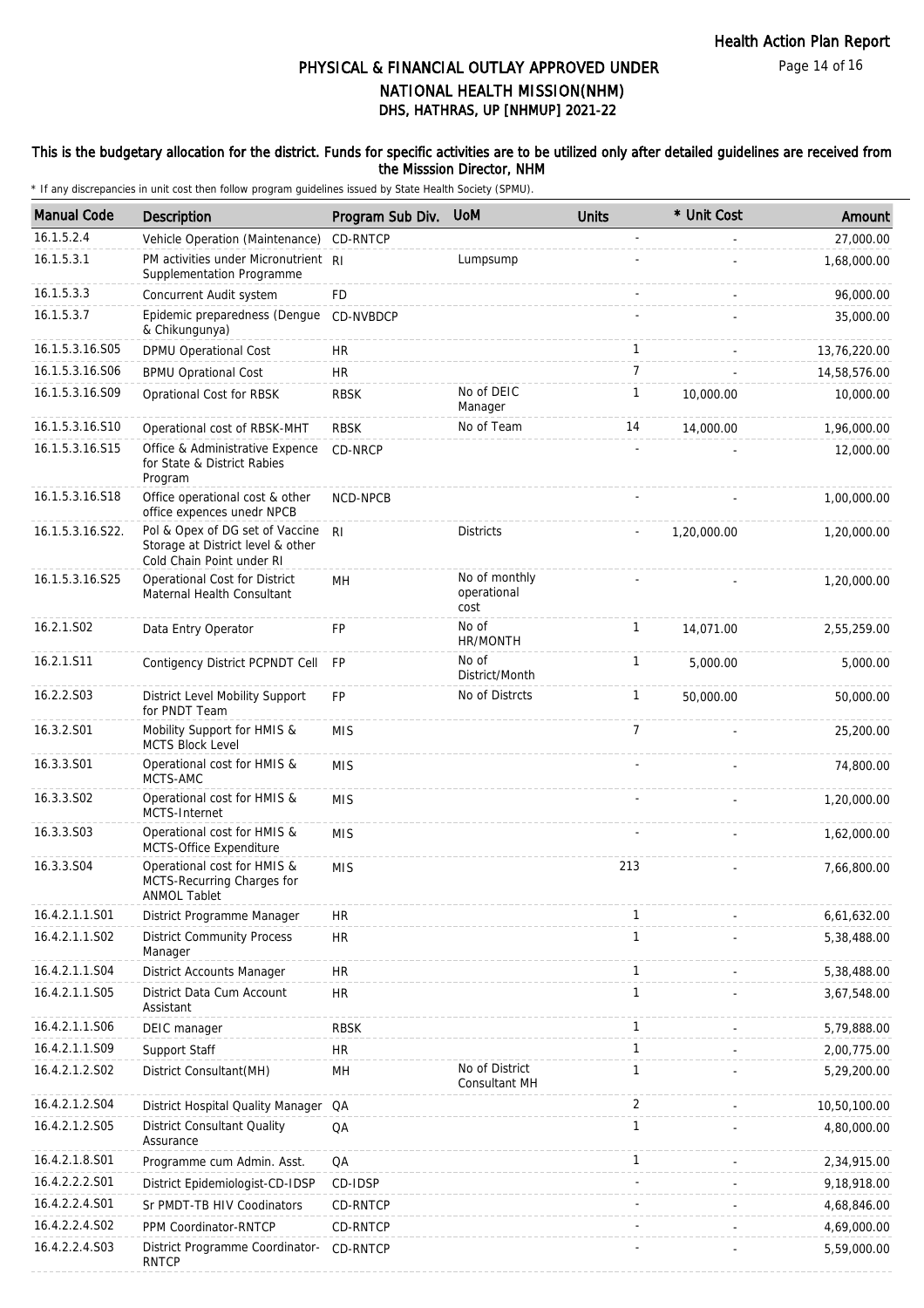### This is the budgetary allocation for the district. Funds for specific activities are to be utilized only after detailed guidelines are received from the Misssion Director, NHM

| <b>Manual Code</b> | Description                                                                           | Program Sub Div. | <b>UoM</b>          | <b>Units</b>   | * Unit Cost | Amount       |
|--------------------|---------------------------------------------------------------------------------------|------------------|---------------------|----------------|-------------|--------------|
| 16.4.2.2.5.S01     | District Data Manager-CD-IDSP                                                         | CD-IDSP          |                     |                |             | 3,40,490.00  |
| 16.4.2.2.6.S01     | Senior Treatment<br>Supervisor(STS)                                                   | CD-RNTCP         |                     |                |             | 16,92,770.00 |
| 16.4.2.2.6.S03     | Senior TB Lab Supervisor (STLS)                                                       | CD-RNTCP         |                     |                |             | 15,97,370.00 |
| 16.4.2.2.7.S01     | Accountant- Full time                                                                 | CD-RNTCP         |                     |                |             | 45,825.00    |
| 16.4.3.1.1.S01     | Block Programme Manager                                                               | <b>HR</b>        |                     | $\overline{7}$ |             | 28,30,296.00 |
| 16.4.3.1.1.S02     | <b>Block Account Manager</b>                                                          | <b>HR</b>        |                     | $\overline{7}$ |             | 23,39,232.00 |
| 16.4.3.1.1.S03     | <b>Block Community Process</b><br>Manager                                             | <b>CP</b>        |                     |                |             | 13,62,017.00 |
| 16.4.3.1.9.S03     | Data Entry Operator-HR                                                                | <b>HR</b>        |                     | 2              |             | 5,57,040.00  |
| 16.4.3.1.9.S04     | Data Entry Operator-MCTS OPR<br>820 MIS                                               | <b>MIS</b>       |                     | 7              |             | 18,45,648.00 |
| 16.4.3.1.9.S05     | Data Entry Operator-MIS<br>Outsource                                                  | <b>MIS</b>       |                     | 9103           |             | 45,516.00    |
| 16.4.3.1.9.S07     | Data Entry Operator-RI                                                                | R <sub>l</sub>   |                     |                |             | 2,37,510.00  |
| 16.4.3.1.9.S08     | Data Entry Operator-RNTCP                                                             | CD-RNTCP         |                     |                |             | 3,65,000.00  |
| 16.4.3.1.9.S11     | Data Entry Operator- CD-IDSP                                                          | CD-IDSP          |                     |                |             | 2,35,400.00  |
| 16.4.3.1.9.S13     | Data Entry Operator- NBCP-<br><b>District</b>                                         | NCD-NPCB         |                     |                |             | 2,03,133.00  |
| 17.2.1             | Telemedicine/ teleconsultation<br>facility under Ayushman Bharat<br>H&WC              | <b>CP</b>        |                     |                |             | 14,46,000.00 |
| 17.8.S05           | Internet Cost to ASHA & AF at<br><b>HWC</b>                                           | <b>CP</b>        | No of ASHA &<br>AF  |                | 200.00      | 12,94,200.00 |
| 18.1.2             | Increasing accessibility and avail FP<br>of FP services at pub health<br>providers    |                  | No of FDOS          | 8              |             | 84,000.00    |
| 18.1.4             | Counseling training for Service<br>Provider                                           | <b>FP</b>        | No of Batch         | $\mathbf{1}$   | 15,400.00   | 15,400.00    |
| U.1.1.1.2          | Support for implementation of<br><b>NVBDCP</b>                                        | CD-NVBDCP        |                     |                |             | 4,84,600.00  |
| U.1.3.1            | Operational Expenses of UPHCs<br>(excluding rent)                                     | <b>NUHM</b>      | No of UPHC          | 2              | 8,000.00    | 1,92,000.00  |
| U.2.2.1            | Mobility support for ANM/LHV                                                          | <b>NUHM</b>      | No of ANM           | 12             | 500.00      | 72,000.00    |
| U.2.3.1            | <b>UHNDs</b>                                                                          | <b>NUHM</b>      | No of ANM           | 12             | 1,000.00    | 1,44,000.00  |
| U.2.3.2            | Special outreach camps in<br>slums/ vulnerable areas                                  | <b>NUHM</b>      | No of UPHC          | 2              | 6,500.00    | 78,000.00    |
| U.3.1.1.1          | Incentives for routine activities                                                     | <b>NUHM</b>      | No of ASHA          | 39             | 2,000.00    | 9,36,000.00  |
| U.3.1.1.2          | ASHA incentives for Ayushman<br><b>Bharat Health &amp; Wellness</b><br>Centres (H&WC) | <b>NUHM</b>      | No of ASHA          | 20             | 1,000.00    | 2,40,000.00  |
| U.3.1.1.3.S01      | Incentive for Health Promotion<br>Day for ASHAs                                       | <b>NUHM</b>      | No of ASHA          | 39             | 200.00      | 93,600.00    |
| U.3.1.1.3.S02      | Incentive for PMMVY for ASHAs                                                         | <b>NUHM</b>      | No of<br>Benificary | 546            | 100.00      | 54,600.00    |
| U.3.1.1.3.S03      | Incentive for Dengue and<br>chikenguiniya for ASHAs                                   | CD-NVBDCP        |                     |                |             | 39,000.00    |
| U.3.1.2.1          | Module Training (Induction, VI & NUHM<br>VII)                                         |                  |                     | 59             |             | 3,69,000.00  |
| U.3.1.3.1          | Supportive provisions (uniform/<br>awards etc)                                        | <b>NUHM</b>      |                     | 39             |             | 24,400.00    |
| U.4.1.1.1          | Untied grants to UPHCs<br>Government Building                                         | <b>NUHM</b>      | No of UPHC          | $\mathbf{1}$   | 1,75,000.00 | 1,75,000.00  |
| U.4.1.1.2          | Untied grants to UPHCs Rented<br><b>Building</b>                                      | <b>NUHM</b>      | No of UPHC          | $\mathbf{1}$   | 1,00,000.00 | 1,00,000.00  |
| U.4.1.4            | Untied grants to MAS                                                                  | <b>NUHM</b>      | No of MASs          | 39             | 5,000.00    | 1,95,000.00  |
| U.5.1.4.           | Rent for UPHC                                                                         | <b>NUHM</b>      | No of UPHC          | $\mathbf{1}$   | 17,325.00   | 2,07,900.00  |
| U.6.2.1.1          | Procurement of drugs for AB-                                                          | <b>NUHM</b>      | No of HWC           | 1              | 1,30,000.00 | 1,30,000.00  |